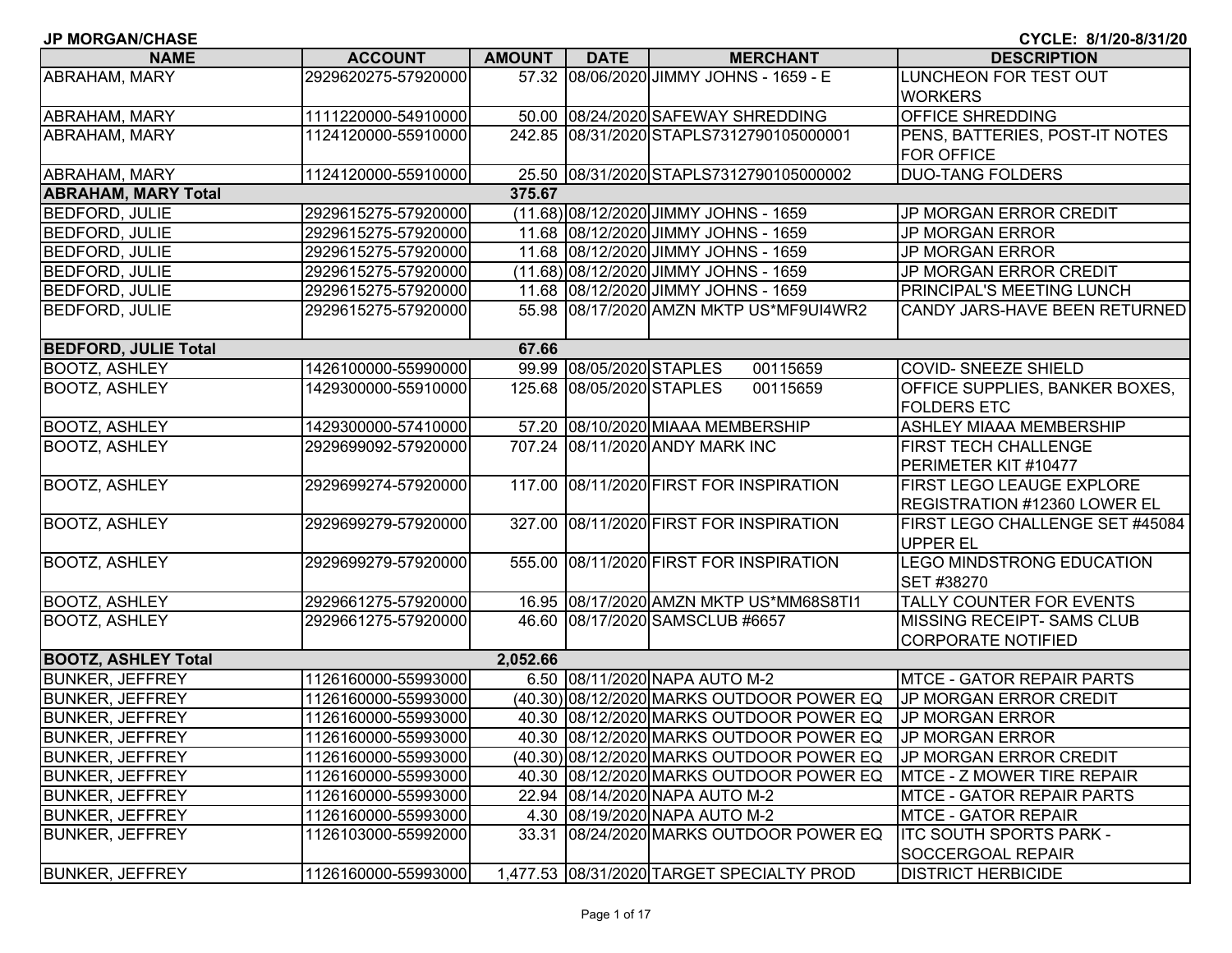| <b>JP MORGAN/CHASE</b>          |                     |               |                          |                                            | CYCLE: 8/1/20-8/31/20                |
|---------------------------------|---------------------|---------------|--------------------------|--------------------------------------------|--------------------------------------|
| <b>NAME</b>                     | <b>ACCOUNT</b>      | <b>AMOUNT</b> | <b>DATE</b>              | <b>MERCHANT</b>                            | <b>DESCRIPTION</b>                   |
| <b>BUNKER, JEFFREY Total</b>    |                     | 1,584.88      |                          |                                            |                                      |
| <b>BURKHARDT, LORETTA</b>       | 2929620415-57920000 |               |                          | 186.58 08/21/2020 UNIVERSALLACROSSE.COM    | <b>FRAUDULENT CHARGE-CREDIT</b>      |
|                                 |                     |               |                          |                                            | PENDING                              |
| <b>BURKHARDT, LORETTA Total</b> |                     | 186.58        |                          |                                            |                                      |
| <b>CARTER, NICOLE</b>           | 1124922000-55990000 |               |                          | (487.50) 08/18/2020 UNDERCOVER RENTALS LLC | <b>REFUND FOR GRADUATION TENT</b>    |
|                                 |                     |               |                          |                                            | <b>ORDER NOT EVERYTHING WAS</b>      |
|                                 |                     |               |                          |                                            | DELIVERED AS PAID FOR                |
| CARTER, NICOLE                  | 2929622108-57920000 |               |                          | 69.99 08/21/2020 EDIBLE ARRANGEMENTS       | <b>ARRANGEMENT FOR STAFF</b>         |
|                                 |                     |               |                          |                                            | <b>EMPLOYEE- SURGERY</b>             |
| CARTER, NICOLE                  | 2929622108-57920000 |               |                          | 54.88 08/28/2020 DOMINO'S 1010             | PIZZA FOR WORKERS FOR                |
|                                 |                     |               |                          |                                            | <b>WORKING BOOK DEPOSITORY</b>       |
|                                 |                     |               |                          |                                            | <b>DISTRIBUTION</b>                  |
| <b>CARTER, NICOLE Total</b>     |                     | (362.63)      |                          |                                            |                                      |
| <b>COOLMAN, ROBERT</b>          | 1126115000-54110000 |               |                          | 198.00 08/06/2020 SQ *POWER CONSTRUCTION   | <b>DF - WIRING LIGHT POLE</b>        |
| COOLMAN, ROBERT                 | 1126114000-55992000 |               | 20.61 08/20/2020 CES 264 |                                            | PV FRONT ENTRANCE PVC                |
|                                 |                     |               |                          |                                            | UNDERGROUND REPAIR W/NAGLE           |
| <b>COOLMAN, ROBERT Total</b>    |                     | 218.61        |                          |                                            | <b>CONCRETE</b>                      |
| <b>DIATIKAR, CHRISTINE</b>      | 1125200000-55910000 |               |                          | (21.67) 08/03/2020 STAPLS7310614834002001  | <b>CREDIT FOR DUPLICATE ORDER</b>    |
| <b>DIATIKAR, CHRISTINE</b>      | 2529711000-54120000 |               |                          | 325.00 08/13/2020 ENVIRONMENTAL FILTER S   | <b>VO KITCHEN CLEANING</b>           |
| <b>DIATIKAR, CHRISTINE</b>      | 2529712000-54120000 |               |                          | 325.00 08/13/2020 ENVIRONMENTAL FILTER S   | OH KITCHEN CLEANING                  |
| <b>DIATIKAR, CHRISTINE</b>      | 2529713000-54120000 |               |                          | 325.00 08/13/2020 ENVIRONMENTAL FILTER S   | <b>NW KITCHEN CLEANING</b>           |
| <b>DIATIKAR, CHRISTINE</b>      | 2529714000-54120000 |               |                          | 325.00 08/13/2020 ENVIRONMENTAL FILTER S   | PV KITCHEN CLEANING                  |
| <b>DIATIKAR, CHRISTINE</b>      | 2529715000-54120000 |               |                          | 325.00 08/13/2020 ENVIRONMENTAL FILTER S   | DF KITCHEN CLEANING                  |
| <b>DIATIKAR, CHRISTINE</b>      | 2529718000-54120000 |               |                          | 400.00 08/13/2020 ENVIRONMENTAL FILTER S   | <b>NM6 KITCHEN CLEANING</b>          |
| <b>DIATIKAR, CHRISTINE</b>      | 2529718000-54120000 |               |                          | 325.00 08/13/2020 ENVIRONMENTAL FILTER S   | <b>NM5 KITCHEN CLEANING</b>          |
| <b>DIATIKAR, CHRISTINE</b>      | 2529720000-54120000 |               |                          | 500.00 08/13/2020 ENVIRONMENTAL FILTER S   | <b>MS KITCHEN CLEANING</b>           |
| <b>DIATIKAR, CHRISTINE</b>      | 2529722000-54120000 |               |                          | 725.00 08/13/2020 ENVIRONMENTAL FILTER S   | <b>HS KITCHEN CLEANING</b>           |
| <b>DIATIKAR, CHRISTINE</b>      | 2529752000-54120000 |               |                          | 325.00 08/13/2020 ENVIRONMENTAL FILTER S   | <b>ECEC KITCHEN CLEANING</b>         |
| <b>DIATIKAR, CHRISTINE</b>      | 4545601000-56423958 |               |                          | 1,780.00 08/18/2020 IN *RAPTOR TECHNOLOGIE | <b>VISITOR MANAGEMENT SYSTEM-ESB</b> |
| <b>DIATIKAR, CHRISTINE</b>      | 4545603000-56423958 |               |                          | 1,780.00 08/18/2020 IN *RAPTOR TECHNOLOGIE | VISITOR MANAGEMENT SYSTEM-ITC        |
| <b>DIATIKAR, CHRISTINE</b>      | 4545611000-56423958 |               |                          | 1,780.00 08/18/2020 IN *RAPTOR TECHNOLOGIE | VISITOR MANAGEMENT SYSTEM-VO         |
| DIATIKAR, CHRISTINE             | 4545612000-56423958 |               |                          | 1,780.00 08/18/2020 IN *RAPTOR TECHNOLOGIE | VISITOR MANAGEMENT SYSTEM-OH         |
| <b>DIATIKAR, CHRISTINE</b>      | 4545613000-56423958 |               |                          | 1,780.00 08/18/2020 IN *RAPTOR TECHNOLOGIE | VISITOR MANAGEMENT SYSTEM-NW         |
| <b>DIATIKAR, CHRISTINE</b>      | 4545614000-56423958 |               |                          | 1,780.00 08/18/2020 IN *RAPTOR TECHNOLOGIE | <b>VISITOR MANAGEMENT SYSTEM-PV</b>  |
| <b>DIATIKAR, CHRISTINE</b>      | 4545615000-56423958 |               |                          | 1,780.00 08/18/2020 IN *RAPTOR TECHNOLOGIE | <b>VISITOR MANAGEMENT SYSTEM-DF</b>  |
| <b>DIATIKAR, CHRISTINE</b>      | 4545618000-56423958 |               |                          | 3,560.00 08/18/2020 IN *RAPTOR TECHNOLOGIE | VISITOR MANAGEMENT SYSTEM-NM         |
| <b>DIATIKAR, CHRISTINE</b>      | 4545620000-56423958 |               |                          | 1,780.00 08/18/2020 IN *RAPTOR TECHNOLOGIE | VISITOR MANAGEMENT SYSTEM-MS         |
| <b>DIATIKAR, CHRISTINE</b>      | 4545622000-56423958 |               |                          | 1,780.00 08/18/2020 IN *RAPTOR TECHNOLOGIE | VISITOR MANAGEMENT SYSTEM-HS         |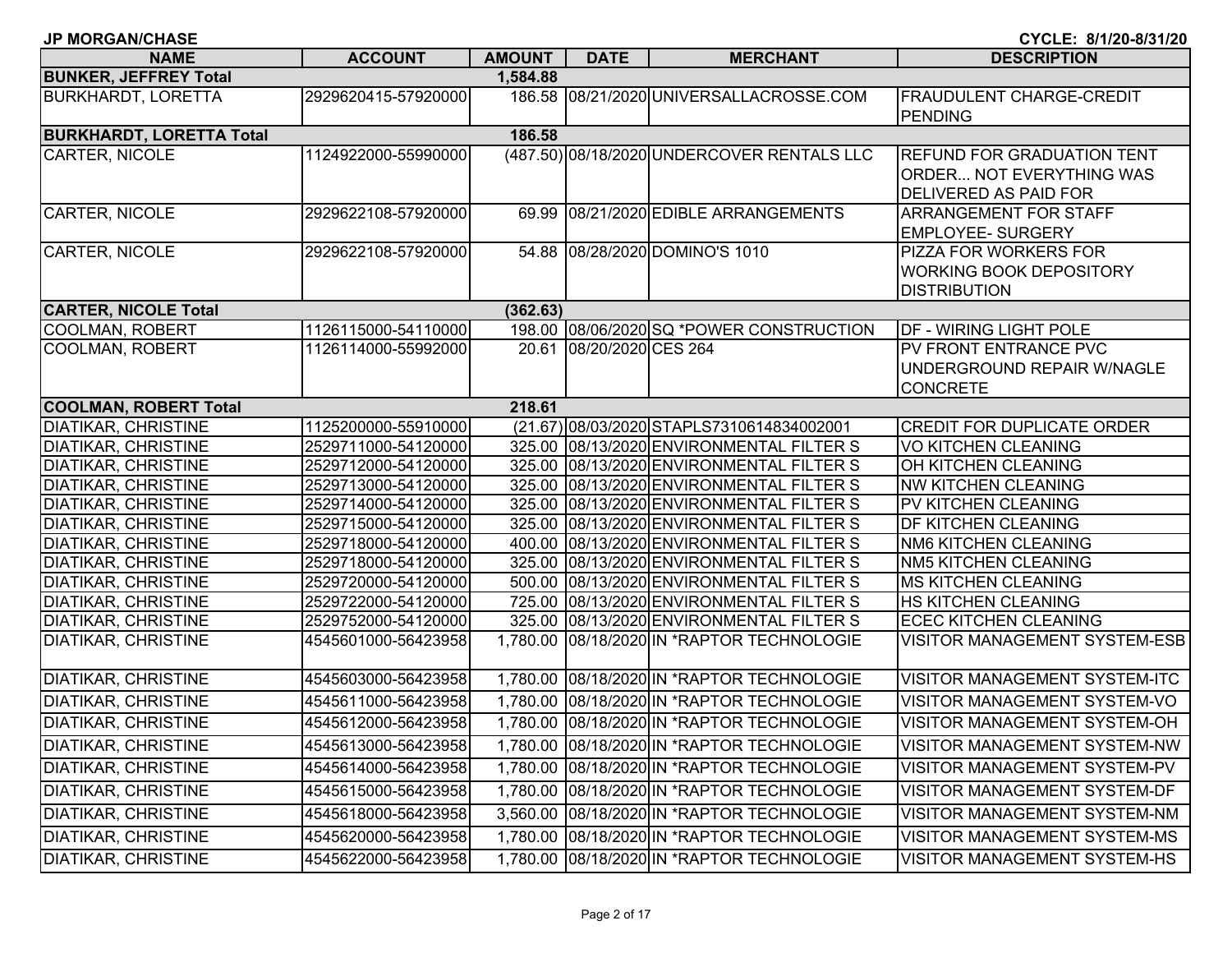| DIATIKAR, CHRISTINE          | 4545652000-56423958 |           |                           | 1,780.00 08/18/2020 IN *RAPTOR TECHNOLOGIE | <b>VISITOR MANAGEMENT SYSTEM-</b><br><b>ECEC</b> |
|------------------------------|---------------------|-----------|---------------------------|--------------------------------------------|--------------------------------------------------|
|                              |                     |           |                           |                                            |                                                  |
| <b>DIATIKAR, CHRISTINE</b>   | 1429300000-55990000 |           |                           | (290.00) 08/20/2020 TEAM SPORTS            | INV K88724/1-CREDIT FOR ITEMS                    |
|                              |                     |           |                           |                                            | <b>NOT RECEIVED</b>                              |
| DIATIKAR, CHRISTINE          | 2929661114-57920000 |           |                           | 514.95 08/20/2020 TEAM SPORTS              | INV 559185/1-B                                   |
|                              |                     |           |                           |                                            | <b>BASKETBALL/CLOTHING</b>                       |
| DIATIKAR, CHRISTINE          | 2929661140-57920000 |           |                           | 1,376.00 08/20/2020 TEAM SPORTS            | INV 487244/1-G LAX/CLOTHING                      |
| DIATIKAR, CHRISTINE          | 2929661739-57920000 |           |                           | (55.00) 08/20/2020 TEAM SPORTS             | INV 37788/1-CREDIT FOR ITEMS NOT                 |
|                              |                     |           |                           |                                            | RECEIVED/RETURNED                                |
| DIATIKAR, CHRISTINE          | 1125200000-55910000 |           |                           | (1.40) 08/21/2020 STAPLS7310626382004001   | PRICE MATCH CREDIT                               |
| DIATIKAR, CHRISTINE Total    |                     | 26,782.88 |                           |                                            |                                                  |
| DINKELMANN, KATY             | 1124922000-55990000 |           |                           | 105.98 08/03/2020 BORDINE BRIGHTON QPS     | CLASS OF 2020 GRADUATION                         |
|                              |                     |           |                           |                                            | <b>FLOWER ARRANGEMENTS</b>                       |
| DINKELMANN, KATY Total       |                     | 105.98    |                           |                                            |                                                  |
| DRAGOO, MICHAEL              | 1126160000-55992000 |           |                           | 388.08 08/11/2020 AMAZON.COM*MF2ZO7632     | MTCE - COVID 19 BRUTE WHEELS                     |
|                              |                     |           |                           |                                            | FOR GARBAGE LUNCH CARTS                          |
| DRAGOO, MICHAEL              | 1126101000-55991000 |           |                           | 17.58 08/17/2020 AMAZON.COM*MF45B3W80      | ESB COVID 19 DRUM WRENCH                         |
| DRAGOO, MICHAEL              | 1126111000-55991000 |           |                           | 17.58 08/17/2020 AMAZON.COM*MF45B3W80      | VO COVID 19 DRUM WRENCH                          |
| DRAGOO, MICHAEL              | 1126112000-55991000 |           |                           | 17.58 08/17/2020 AMAZON.COM*MF45B3W80      | OH COVID 19 DRUM WRENCH                          |
| DRAGOO, MICHAEL              | 1126113000-55991000 |           |                           | 17.58 08/17/2020 AMAZON.COM*MF45B3W80      | NW COVID 19 DRUM WRENCH                          |
| DRAGOO, MICHAEL              | 1126114000-55991000 |           |                           | 17.58 08/17/2020 AMAZON.COM*MF45B3W80      | PV COVID 19 DRUM WRENCH                          |
| DRAGOO, MICHAEL              | 1126115000-55991000 |           |                           | 17.52 08/17/2020 AMAZON.COM*MF45B3W80      | DF COVID 19 DRUM WRENCH                          |
| DRAGOO, MICHAEL              | 1126118000-55991000 |           |                           | 17.58 08/17/2020 AMAZON.COM*MF45B3W80      | NM5 COVID 19 DRUM WRENCH                         |
| DRAGOO, MICHAEL              | 1126118000-55991000 |           |                           | 17.58 08/17/2020 AMAZON.COM*MF45B3W80      | NM6 COVID 19 DRUM WRENCH                         |
| DRAGOO, MICHAEL              | 1126120000-55991000 |           |                           | 17.58 08/17/2020 AMAZON.COM*MF45B3W80      | MS COVID 19 DRUM WRENCH                          |
| DRAGOO, MICHAEL              | 1126122000-55991000 |           |                           | 17.58 08/17/2020 AMAZON.COM*MF45B3W80      | HS COVID 19 DRUM WRENCH                          |
| DRAGOO, MICHAEL              | 1126152000-55991000 |           |                           | 17.58 08/17/2020 AMAZON.COM*MF45B3W80      | ECEC COVID 19 DRUM WRENCH                        |
| DRAGOO, MICHAEL              | 1126170000-55991000 |           |                           | 17.58 08/17/2020 AMAZON.COM*MF45B3W80      | TRANSPR COVID 19 DRUM WRENCH                     |
| DRAGOO, MICHAEL              | 1126160000-55991000 |           |                           | 98.98 08/20/2020 AMZN MKTP US*MM8RG6N10    | MTCE COVID 19 STOCK - DRUM                       |
|                              |                     |           |                           |                                            | <b>PUMP</b>                                      |
| DRAGOO, MICHAEL              | 1126170000-55991000 |           |                           | 49.49 08/20/2020 AMZN MKTP US*MM8RG6N10    | TRANSPR COVID 19 - DRUM PUMP                     |
| DRAGOO, MICHAEL              | 2929661115-57920000 |           | 399.00 08/31/2020 MATBOSS |                                            | <b>MATBOSS SOFTWARE</b>                          |
|                              |                     |           |                           |                                            | <b>SUBSCRIPTION</b>                              |
| <b>DRAGOO, MICHAEL Total</b> |                     | 1,146.45  |                           |                                            |                                                  |
| DUQUETTE, EDWARD             | 1126101000-55992000 |           |                           | 4.72 08/03/2020 THE HOME DEPOT #2737       | ESB - RJ WEBER HRDW FOR CART                     |
| DUQUETTE, EDWARD             | 1126160000-55992000 |           |                           | 23.59 08/05/2020 NOR*NORTHERN TOOL         | <b>MTCE - CASTORS FOR CARTS</b>                  |
| DUQUETTE, EDWARD             | 1126120000-55992000 |           |                           | 38.05 08/06/2020 DECKER EQUIPMENT          | MS BATHROOM FLOOR HARDWARE                       |
| DUQUETTE, EDWARD             | 1126152000-55992000 |           |                           | 22.36 08/17/2020 THE HOME DEPOT #2737      | <b>ECEC CARPET REPAIR</b>                        |
| DUQUETTE, EDWARD             | 1126122000-55992000 |           |                           | 49.88 08/21/2020 THE HOME DEPOT 2737       | HS GIRLS FIELD HOCKEY NETS                       |
| DUQUETTE, EDWARD             | 1126160000-55990000 |           |                           | 47.91 08/21/2020 THE HOME DEPOT 2737       | <b>DISTRICT COVID 19 SIGNS</b>                   |
| DUQUETTE, EDWARD             | 1126160000-55980000 |           |                           | 163.72 08/24/2020 LAWSON PRODUCTS          | MTCE - TOOLS SHED STOCK                          |
|                              |                     |           |                           |                                            |                                                  |

**NAME ACCOUNT AMOUNT DATE MERCHANT DESCRIPTION**

**CYCLE: 8/1/20-8/31/20**

**JP MORGAN/CHASE**

DUQUETTE, EDWARD 1126160000-55990000 25.94 08/24/2020 THE HOME DEPOT #2737 DISTRICT COVID 19 SIGNS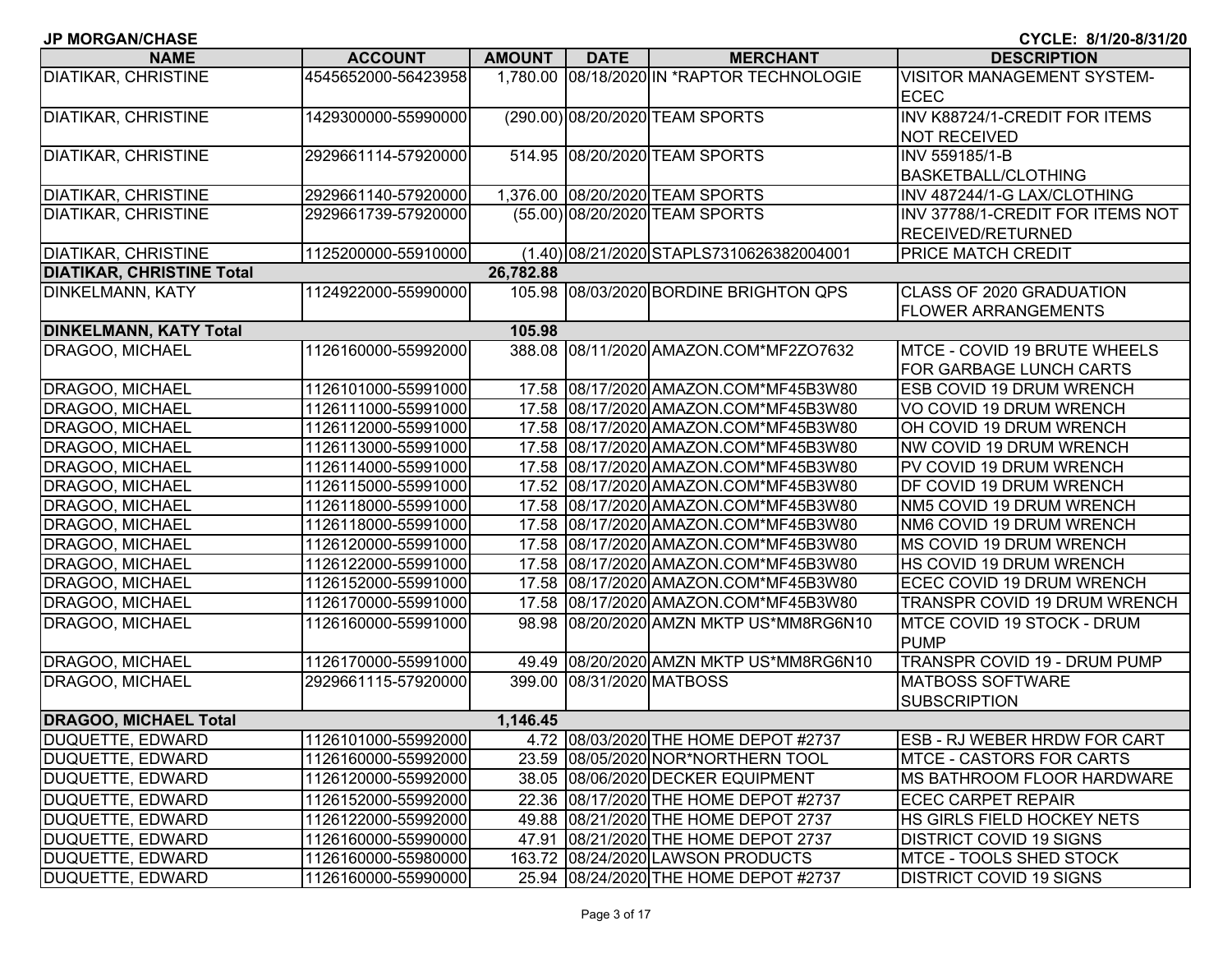| <b>JP MORGAN/CHASE</b>        |                     |               |                          |                                          | CYCLE: 8/1/20-8/31/20               |
|-------------------------------|---------------------|---------------|--------------------------|------------------------------------------|-------------------------------------|
| <b>NAME</b>                   | <b>ACCOUNT</b>      | <b>AMOUNT</b> | <b>DATE</b>              | <b>MERCHANT</b>                          | <b>DESCRIPTION</b>                  |
| DUQUETTE, EDWARD              | 1126122000-55992000 |               |                          | 16.68 08/27/2020 MENARDS WIXOM MI        | HS PETROLEUM JELLY TO COAT          |
|                               |                     |               |                          |                                          | <b>ROCK THAT NEEDS PAINTING</b>     |
| <b>DUQUETTE, EDWARD Total</b> |                     | 392.85        |                          |                                          |                                     |
| ERICKSON, TODD                | 2929618217-57920000 |               |                          | 107.45 08/13/2020 PAYPAL *UPRINTING      | <b>BOOK MARKS FOR ELA</b>           |
| <b>ERICKSON, TODD Total</b>   |                     | 107.45        |                          |                                          |                                     |
| FENCHEL, LISA                 | 1124118000-55990000 |               |                          | 70.97 08/24/2020 BENITO S CAFE           | <b>INTERVIEW DAY LUNCH</b>          |
| <b>FENCHEL, LISA Total</b>    |                     | 70.97         |                          |                                          |                                     |
| FULAR, JAMES                  | 1126160000-55993000 |               |                          | 158.94 08/06/2020 AMZN MKTP US*MF3JK5EG2 | <b>DISTRICT GROUND SUPPLIES -</b>   |
|                               |                     |               |                          |                                          | <b>SUCKER PUNCH KNOCK OUT</b>       |
|                               |                     |               |                          |                                          | <b>SPROUTS</b>                      |
| <b>FULAR, JAMES</b>           | 1126160000-55993000 |               |                          | 85.87 08/28/2020 AMZN MKTP US*MM7BL6UN2  | <b>IMTCE GROUNDS SUPPLY - ORTHO</b> |
|                               |                     |               |                          |                                          | <b>WEED B GON</b>                   |
| <b>FULAR, JAMES</b>           | 1126160000-55993000 |               |                          | 79.48 08/28/2020 AMZN MKTP US*MM8EG49P2  | <b>MTCE - GROUNDS - AUTO MARIEN</b> |
|                               |                     |               |                          |                                          | <b>MOTOR TREATMENT - SEA FOAM</b>   |
| FULAR, JAMES                  | 1126120000-55992000 |               |                          | 60.56 08/31/2020 AMZN MKTP US*MM16Q9R22  | <b>MS - REPLACEMENT RAIN SENSOR</b> |
|                               |                     |               |                          |                                          | FOR ATHLETIC FIELD IRRIGATION       |
|                               |                     |               |                          |                                          | <b>SYSTEM</b>                       |
| <b>FULAR, JAMES Total</b>     |                     | 384.85        |                          |                                          |                                     |
| <b>GORDON, BRIAN</b>          | 1426100000-55990000 |               |                          | 2,844.95 08/10/2020 BOATHOUSE SPORTS     | <b>GATORS FOR COVID-19</b>          |
| <b>GORDON, BRIAN</b>          | 1125200000-57912000 |               |                          | (263.88) 08/12/2020 CARLS GOLFLAND INC   | JP MORGAN ERROR CREDIT              |
| <b>GORDON, BRIAN</b>          | 1125200000-57912000 |               |                          | 263.88 08/12/2020 CARLS GOLFLAND INC     | <b>JP MORGAN ERROR</b>              |
| <b>GORDON, BRIAN</b>          | 1125200000-57912000 |               |                          | 263.88 08/12/2020 CARLS GOLFLAND INC     | <b>JP MORGAN ERROR</b>              |
| <b>GORDON, BRIAN</b>          | 1125200000-57912000 |               |                          | (263.88) 08/12/2020 CARLS GOLFLAND INC   | JP MORGAN ERROR CREDIT              |
| <b>GORDON, BRIAN</b>          | 1429300000-55998000 |               |                          | 263.88 08/12/2020 CARLS GOLFLAND INC     | <b>GOLF BALLS FOR GIRLS GOLF</b>    |
| <b>GORDON, BRIAN</b>          | 1429300000-55990000 |               |                          | 2,399.40 08/14/2020 THE GOLF WAREHOUSE   | <b>GOLF BAGS AND UMBRELLAS</b>      |
| <b>GORDON, BRIAN</b>          | 1429300000-55990000 |               |                          | 320.00 08/17/2020 THE GOLF WAREHOUSE     | <b>GOLF BAGS</b>                    |
| <b>GORDON, BRIAN</b>          | 1429300000-55910000 |               |                          | 105.96 08/28/2020 THE HOME DEPOT #2737   | SHELVING FOR ATHLETIC OFFICE        |
| <b>GORDON, BRIAN</b>          | 2929661172-57920000 |               |                          | 103.30 08/28/2020 AFFINITY GATEWAY       | <b>SCOUTING PROGRAM FOR</b>         |
|                               |                     |               |                          |                                          | <b>FOOTBALL</b>                     |
| <b>GORDON, BRIAN</b>          | 2929661172-57920000 |               | 1,600.00 08/31/2020 HUDL |                                          | <b>SCOUTING PROGRAM FOR</b>         |
|                               |                     |               |                          |                                          | <b>FOOTBALL</b>                     |
| <b>GORDON, BRIAN Total</b>    |                     | 7,637.49      |                          |                                          |                                     |
| HANSEN, ANN                   | 2929641352-57920000 |               |                          | 17.99 08/03/2020 AMAZON.COM*MF6KE0490    | <b>SUMMER ENRICHMENT CAMP</b>       |
|                               |                     |               |                          |                                          | <b>SUPPLIES</b>                     |
| HANSEN, ANN                   | 2929641352-57920000 |               |                          | 73.50 08/03/2020 OTC BRANDS INC          | <b>SUMMER ENRICHMENT CAMP</b>       |
|                               |                     |               |                          |                                          | <b>SUPPLIES</b>                     |
| HANSEN, ANN                   | 2929641352-57920000 |               |                          | 59.39 08/03/2020 OTC BRANDS INC          | <b>SUMMER ENRICHMENT CAMP</b>       |
|                               |                     |               |                          |                                          | <b>SUPPLIES</b>                     |
| <b>HANSEN, ANN Total</b>      |                     | 150.88        |                          |                                          |                                     |
| <b>HENDERSON, BETH</b>        | 1128200000-53430000 |               |                          | 72.67 08/19/2020 PITNEY BOWES PI         | <b>POSTAGE METER SUPPLIES</b>       |
| <b>HENDERSON, BETH</b>        | 1125200000-57410000 |               | 150.00 08/21/2020 MSBO   |                                          | <b>HENDERSON FY21 MEMBERSHIP</b>    |
| HENDERSON, BETH               | 1125200000-57410000 |               | 150.00 08/21/2020 MSBO   |                                          | MALBON FY21 MEMBERSHIP              |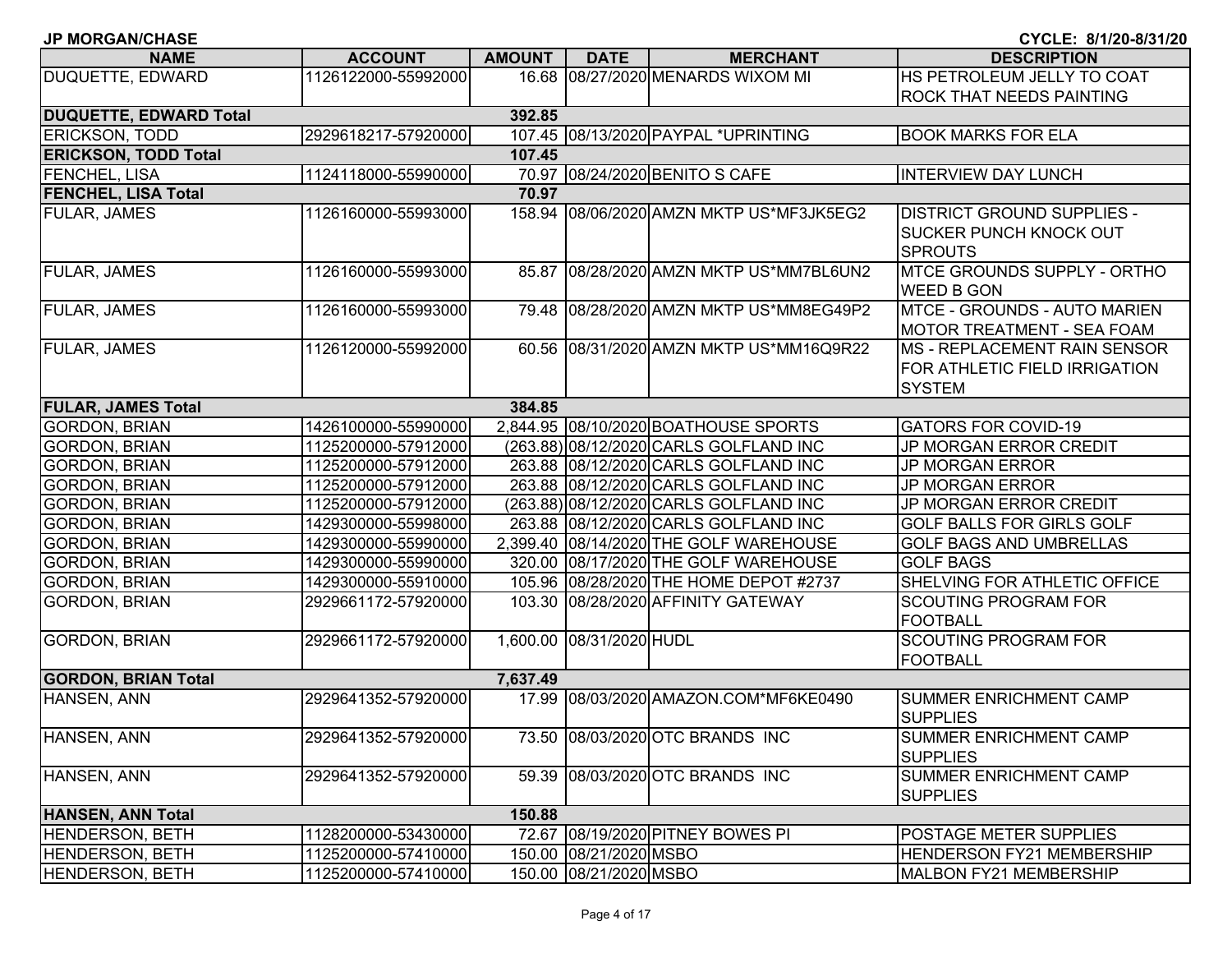| <b>JP MORGAN/CHASE</b>       |                     |               |             |                                          | CYCLE: 8/1/20-8/31/20              |
|------------------------------|---------------------|---------------|-------------|------------------------------------------|------------------------------------|
| <b>NAME</b>                  | <b>ACCOUNT</b>      | <b>AMOUNT</b> | <b>DATE</b> | <b>MERCHANT</b>                          | <b>DESCRIPTION</b>                 |
| <b>HENDERSON, BETH</b>       | 1125200000-55910000 |               |             | 18.55 08/27/2020 STAPLS7312635559000001  | <b>OFFICE SUPPLIES</b>             |
| <b>HENDERSON, BETH</b>       | 1125200000-55910000 |               |             | 8.81 08/27/2020 STAPLS7312635559000002   | <b>OFFICE SUPPLIES</b>             |
| <b>HENDERSON, BETH</b>       | 1125200000-55910000 |               |             | 90.84 08/31/2020 STAPLS7312813112000001  | OFFICE SUPPLIES                    |
| <b>HENDERSON, BETH Total</b> |                     | 490.87        |             |                                          |                                    |
| <b>HOLLY, SHEILA</b>         | 1126160000-55992000 |               |             | 18.54 08/14/2020 STAPLS7231445215000002  | <b>PPE - DISINFECTING WIPES</b>    |
| <b>HOLLY, SHEILA Total</b>   |                     | 18.54         |             |                                          |                                    |
| <b>HOSKINS, DIANE</b>        | 1111134000-55110000 |               |             | 110.97 08/21/2020 AMZN MKTP US*MM3XI56J1 | <b>ART SUPPLIES - ST. PAULS</b>    |
| HOSKINS, DIANE               | 1513200331-55110000 |               |             | 15.90 08/21/2020 AMZN MKTP US*MM5031PF2  | <b>CLASSROOM STRESS KIT</b>        |
| <b>HOSKINS, DIANE</b>        | 1513200331-55110000 |               |             | 108.21 08/21/2020 AMZN MKTP US*MM5BL03W0 | <b>ART SUPPLIES</b>                |
| <b>HOSKINS, DIANE</b>        | 1111132000-55110000 |               |             | 93.00 08/24/2020 STAPLS7312288015000001  | <b>ST. MATTHEWS ART SUPPLIES</b>   |
| <b>HOSKINS, DIANE</b>        | 1111132000-55110000 |               |             | 170.20 08/24/2020 STAPLS7312288015000002 | ST. MATTHEW ART SUPPLIES           |
| <b>HOSKINS, DIANE</b>        | 1513200331-55110000 |               |             | 53.72 08/24/2020 AMZN MKTP US*MM1HI4DK1  | <b>CLASSROOM STRESS KIT</b>        |
| <b>HOSKINS, DIANE</b>        | 1513200331-55110000 |               |             | 41.98 08/24/2020 AMZN MKTP US*MM21Y5DH1  | <b>ART SUPPLIES</b>                |
| <b>HOSKINS, DIANE</b>        | 1513200331-55110000 |               |             | 11.99 08/24/2020 AMZN MKTP US*MM3K637D1  | <b>ART SUPPLIES</b>                |
| <b>HOSKINS, DIANE</b>        | 1513200331-55110000 |               |             | 60.96 08/24/2020 AMZN MKTP US*MM5IK4V42  | <b>ART SUPPLIES</b>                |
| <b>HOSKINS, DIANE</b>        | 1513200331-55110000 |               |             | 243.30 08/24/2020 AMZN MKTP US*MM6PH5AT0 | <b>ART SUPPLIES</b>                |
| <b>HOSKINS, DIANE</b>        | 1513200331-55110000 |               |             | 24.97 08/24/2020 AMZN MKTP US*MM6UV1901  | <b>ART SUPPLIES</b>                |
| <b>HOSKINS, DIANE</b>        | 1513200331-55110000 |               |             | 130.24 08/24/2020 AMZN MKTP US*MM6XE5UY1 | <b>ART SUPPLIES</b>                |
| <b>HOSKINS, DIANE</b>        | 1513200331-55110000 |               |             | 597.26 08/24/2020 AMZN MKTP US*MM7JV92B1 | <b>ART SUPPLIES</b>                |
| <b>HOSKINS, DIANE</b>        | 1513200331-55110000 |               |             | 16.99 08/24/2020 AMZN MKTP US*MM9PG52K1  | <b>ART SUPPLIES</b>                |
| HOSKINS, DIANE               | 1522600331-55910000 |               |             | 8.50 08/24/2020 AMZN MKTP US*MM21A4V52   | OFFICE SUPPLIES                    |
| <b>HOSKINS, DIANE</b>        | 1513200331-55110000 |               |             | 14.99 08/26/2020 AMZN MKTP US*MM1HM8YW1  | <b>CLASSROOM STRESS KIT</b>        |
| <b>HOSKINS, DIANE</b>        | 1111134000-55110000 |               |             | 173.16 08/27/2020 STAPLS7312288015000003 | ST. PAULS ART SUPPLIES             |
| HOSKINS, DIANE               | 1111134000-55110000 |               |             | 79.96 08/28/2020 AMZN MKTP US*MM9U76IS2  | <b>ST. PAULS ART SUPPLIES</b>      |
| <b>HOSKINS, DIANE</b>        | 1111134000-55110000 |               |             | 106.91 08/31/2020 AMZN MKTP US*MM0HA1S50 | <b>ST. PAULS ART SUPPLIES</b>      |
| <b>HOSKINS, DIANE</b>        | 2929625301-57920000 |               |             | 104.16 08/31/2020 BENITO S CAFE          | STAFF BACK TO WORK LUNCH           |
| <b>HOSKINS, DIANE Total</b>  |                     | 2,167.37      |             |                                          |                                    |
| JANTZ, ANGELA                | 1124115000-55910000 |               |             | 324.20 08/27/2020 THE RIEGLE PRESS       | CA60 SUPPLIES FOR STUDENT          |
|                              |                     |               |             |                                          | RECORDS (WHICH WE HAVE NOT         |
|                              |                     |               |             |                                          | <b>RECEIVED)</b>                   |
| JANTZ, ANGELA                | 1111115000-55990000 |               |             | 37.88 08/28/2020 AMZN MKTP US*MU5X03L71  | RINGS FOR STUDENT ASSIGNMENT       |
|                              |                     |               |             |                                          | <b>NUMBERS</b>                     |
| JANTZ, ANGELA                | 1111115000-55990000 |               |             | 126.56 08/31/2020 PERFORMANCE HEALTH SUP | <b>BANDAIDS FOR THE CLASSROOMS</b> |
| JANTZ, ANGELA                | 1126115000-55990000 |               |             | 104.98 08/31/2020 AMZN MKTP US*MU4BC8JV1 | COT AND MATTRESS FOR COVID         |
|                              |                     |               |             |                                          | <b>HEALTH ROOM</b>                 |
| <b>JANTZ, ANGELA Total</b>   |                     | 593.62        |             |                                          |                                    |
| JOB, STACEY                  | 1335100000-54910553 | 400.00        |             | 08/03/2020 PAYPAL *WILDLIFESAF           | RESOURCE PERSON SUMMER CAMP        |
|                              |                     |               |             |                                          |                                    |
| JOB, STACEY                  | 1335100000-55990553 |               |             | (90.24) 08/12/2020 PP*KONAICEWEST        | JP MORGAN ERROR CREDIT             |
| <b>JOB, STACEY</b>           | 1335100000-55990553 |               |             | 90.24 08/12/2020 PP*KONAICEWEST          | <b>JP MORGAN ERROR</b>             |
| JOB, STACEY                  | 1335100000-55990553 |               |             | 90.24 08/12/2020 PP*KONAICEWEST          | <b>JP MORGAN ERROR</b>             |
| JOB, STACEY                  | 1335100000-55990553 |               |             | (90.24) 08/12/2020 PP*KONAICEWEST        | JP MORGAN ERROR CREDIT             |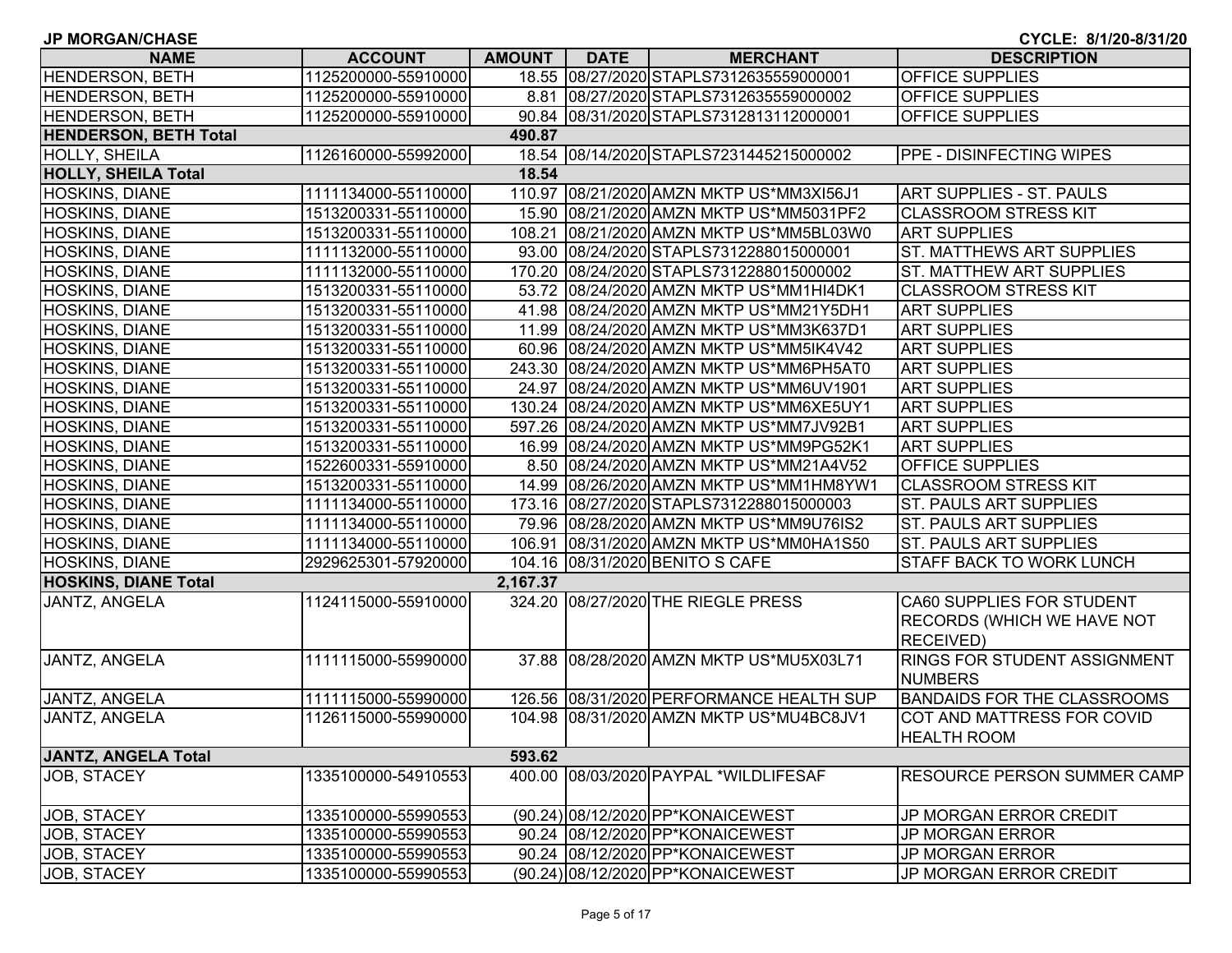| <b>JP MORGAN/CHASE</b> |  |
|------------------------|--|
|------------------------|--|

| <b>NAME</b>               | <b>ACCOUNT</b>      | <b>AMOUNT</b> | <b>DATE</b> | <b>MERCHANT</b>                            | <b>DESCRIPTION</b>                                                                                                               |
|---------------------------|---------------------|---------------|-------------|--------------------------------------------|----------------------------------------------------------------------------------------------------------------------------------|
| JOB, STACEY               | 1335100000-55990553 |               |             | 90.24 08/12/2020 PP*KONAICEWEST            | <b>SUMMER SNACK</b>                                                                                                              |
| JOB, STACEY               | 1335100000-55990553 |               |             | 109.36 08/17/2020 GFS STORE #1985          | <b>SUMMER SNACK</b>                                                                                                              |
| JOB, STACEY               | 1126152000-55990000 |               |             | 466.21 08/19/2020 AMZN MKTP US*MM75I1TP2   | <b>COVID-19 THERMOMETERS</b>                                                                                                     |
| JOB, STACEY               | 1311800000-55990551 |               |             | 52.47 08/19/2020 TARGET.COM *              | <b>CRAYONS FOR PRESCHOOL</b>                                                                                                     |
| JOB, STACEY               | 1311800000-55990551 |               |             | 52.47 08/19/2020 TARGET.COM *              | <b>CRAYONS FOR PRESCHOOL</b>                                                                                                     |
| <b>JOB, STACEY Total</b>  |                     | 1,170.75      |             |                                            |                                                                                                                                  |
| JORDAN, CHRISTOPHER       | 1126118000-55992000 |               |             | 14.92 08/21/2020 DOWNRIVER REFRIG SUP C    | NM5 - COMMONS                                                                                                                    |
| JORDAN, CHRISTOPHER       | 1126122000-55992000 | 77.71         |             | 08/21/2020 CONTRACTORS PIPE & SUP          | <b>HS AIR COMPRESSOR</b>                                                                                                         |
| JORDAN, CHRISTOPHER Total |                     | 92.63         |             |                                            |                                                                                                                                  |
| JR, RONALD                | 1124922000-55990000 |               |             | 68.86 08/03/2020 MEIJER #172               | <b>WATER FOR STAFF - GRADUATION</b><br><b>CEREMONY</b>                                                                           |
| JR, RONALD                | 1124922000-55990000 |               |             | 81.45 08/03/2020 PANERA BREAD #601936 O    | <b>BREAKFAST BAGELS FOR STAFF -</b><br><b>GRADUATION CEREMONY</b>                                                                |
| JR, RONALD                | 1124922000-55990000 |               |             | 112.00 08/03/2020 PENN STATION 205         | LUNCH FOR STAFF - GRADUATION<br><b>CEREMONY</b>                                                                                  |
| <b>JR, RONALD Total</b>   |                     | 262.31        |             |                                            |                                                                                                                                  |
| <b>LASH, NANCY</b>        | 1124114000-54910000 |               |             | 93.75 08/19/2020 WASTE INDUSTRIES - NON    | <b>PV BUILDING RECYCLING</b>                                                                                                     |
| <b>LASH, NANCY Total</b>  |                     | 93.75         |             |                                            |                                                                                                                                  |
| LOCRICCHIO, ANTHONY       | 1122500000-55910000 |               |             | 87.85 08/04/2020 LOWES #01604*             | 5 BUCKETS FOR HOLDING<br>CHARGERS, 1:1 DISTRIBUTION -<br>COVID-19 EXPENSE. 16-PACK OF AAA<br><b>BATTERIES.</b>                   |
| LOCRICCHIO, ANTHONY       | 1122500000-53450000 |               |             | 26.29 08/05/2020 SCREENCASTIFY PREMIUM     | ONE SCREENCASTIFY LICENSE<br>(STAFF) FOR STAFF - COVID-19                                                                        |
| LOCRICCHIO, ANTHONY       | 1122500000-55910000 |               |             | 2,165.83 08/07/2020 AMZN MKTP US*MF1DL0GC0 | 15 BARCODE SCANNERS. 8 FOR<br>FOOD SERVICES. COVID-19<br><b>RELATED</b>                                                          |
| LOCRICCHIO, ANTHONY       | 1122500000-55990000 |               |             | 122.90 08/10/2020 AMZN MKTP US*MF6S01K61   | 10 OF: HDMI TO VGA CORDS. 5 OF:<br>MINI DISPLAYPORT THUNDERBOLT<br><b>TO HDMI ADAPTERS</b>                                       |
| LOCRICCHIO, ANTHONY       | 1122500000-55990000 |               |             | 92.05 08/14/2020 LOWES #01604*             | 8 (2 DIFFERENT TYPES) OF BUCKETS<br>FOR HOLDING CHARGERS DURING<br>1:1 DISTRIBUTION - COVID-19<br><b>EXPENSE</b>                 |
| LOCRICCHIO, ANTHONY       | 1122500000-53450000 |               |             | 36.35 08/17/2020 TELZIO (94215)            | HELP/EMOTIONAL SUPPORT PHONE<br>LINE COVID-19 EXPENSE                                                                            |
| LOCRICCHIO, ANTHONY       | 1122500000-55990000 |               |             | 2,195.00 08/20/2020 EXPLORELEARNING, LLC   | RJ'S GIZO PROJECT FOR AT HS                                                                                                      |
| LOCRICCHIO, ANTHONY       | 1122500000-55910000 |               |             | 1,915.58 08/24/2020 AMZN MKTP US*MM3J455D2 | 2 OF: PAPERAGE LINED JOURNAL<br>NOTEBOOK, 85 IPAD CASES FOR<br>TEACHER IPADS (COVID-19 EXPESE<br><b>DUE OT 1:1 DISTRIBUTION;</b> |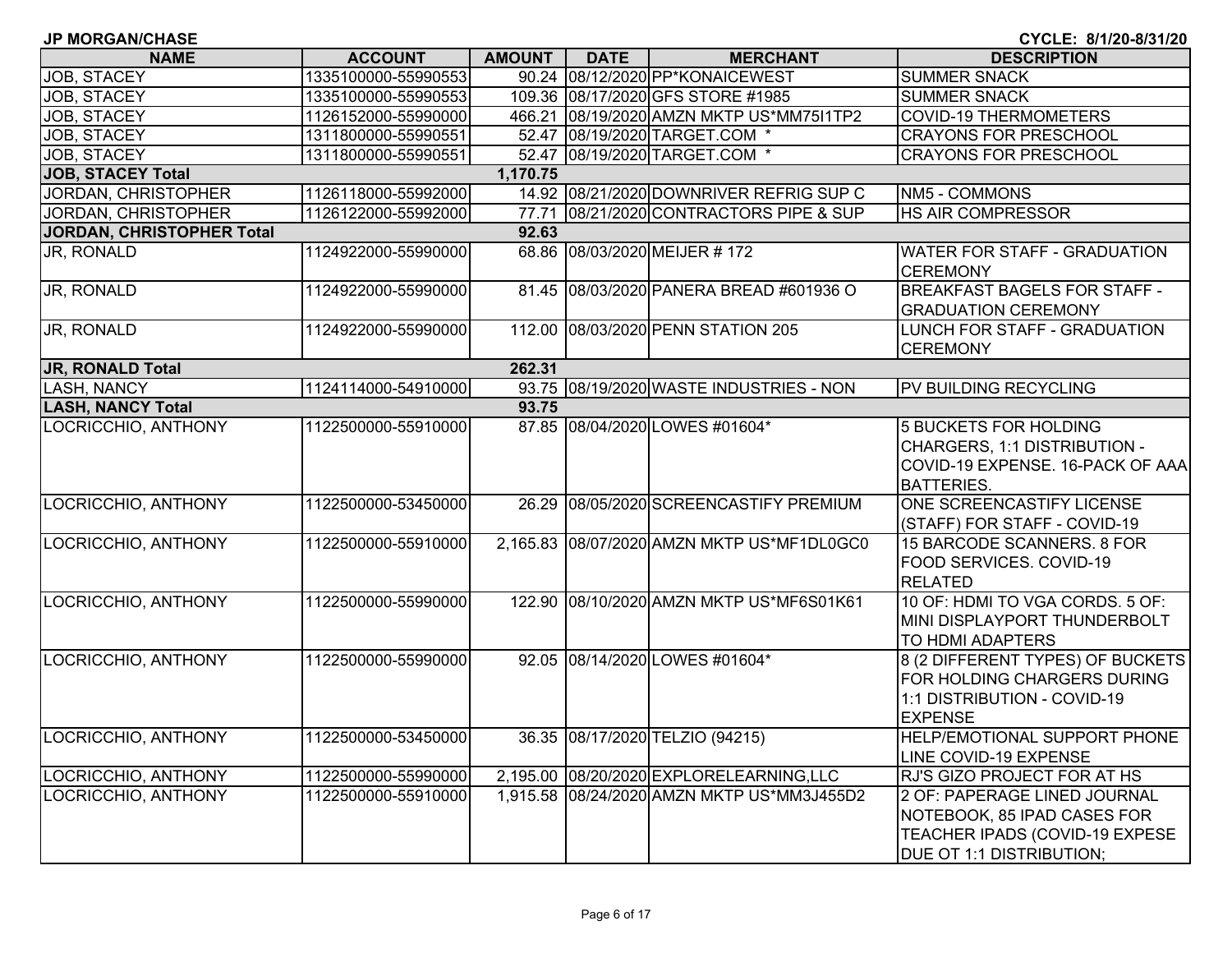|  |  | <b>JP MORGAN/CHASE</b> |  |
|--|--|------------------------|--|
|--|--|------------------------|--|

**CYCLE: 8/1/20-8/31/20**

| <b>NAME</b>                      | <b>ACCOUNT</b>      | <b>AMOUNT</b> | <b>DATE</b>              | <b>MERCHANT</b>                            | <b>DESCRIPTION</b>                      |
|----------------------------------|---------------------|---------------|--------------------------|--------------------------------------------|-----------------------------------------|
| LOCRICCHIO, ANTHONY              | 1122500000-53450000 |               |                          | 561.02 08/25/2020 TURNITIN LLC             | TURN IT IN, SERVICE USED WITH           |
|                                  |                     |               |                          |                                            | SCHOOLOGY (SOFTWARE)                    |
| LOCRICCHIO, ANTHONY              | 1122500000-55990000 |               |                          | 107.98 08/25/2020 AMZN MKTP US*MM7HX0W41   | <b>WEBCAMS DUE TO COVID-19</b>          |
| LOCRICCHIO, ANTHONY              | 1122500000-53450000 |               |                          | 634.00 08/26/2020 TYPINGCLUB               | SOFTWARE FOR NOVI MIDDLE                |
|                                  |                     |               |                          |                                            | <b>SCHOOL</b>                           |
| LOCRICCHIO, ANTHONY              | 1122500000-55990000 |               |                          | 499.22 08/26/2020 AMZN MKTP US*MM3NW2V20   | 5 TRIPODS DUE TO COVID-19               |
|                                  |                     |               |                          |                                            | <b>RECORDING OF VIDEOS. 7 BARCODE</b>   |
|                                  |                     |               |                          |                                            | <b>SCANNERS TO AID IN 1:1</b>           |
|                                  |                     |               |                          |                                            | <b>DISTRIBUTION DUE TO COVID-19</b>     |
| LOCRICCHIO, ANTHONY              | 1122500000-55990000 |               |                          | 57.77 08/31/2020 AMZN MKTP US*MM4A32WA2    | <b>ADAPTERS AND POWER STRIP</b>         |
| LOCRICCHIO, ANTHONY              | 1122500000-55990000 |               |                          | 33.84 08/31/2020 AMZN MKTP US*MM7G07S20    | HDMI CORD AND USB 2.0 EXTENDER          |
| LOCRICCHIO, ANTHONY              | 1122500000-55990000 |               |                          | 43.24 08/31/2020 AMZN MKTP US*MU9CM1TZ1    | <b>LANYARDS FOR STAFF IDS</b>           |
| <b>LOCRICCHIO, ANTHONY Total</b> |                     | 8,578.92      |                          |                                            |                                         |
| MCDOUGALL, BARBARA               | 1429300000-57410000 |               |                          | 800.00 08/06/2020 ARBITERSPORTS            | <b>REFPAY SUBSCRIPTION 20-21</b>        |
|                                  |                     |               |                          |                                            | <b>SCHOOL YEAR</b>                      |
| MCDOUGALL, BARBARA               | 1429300000-55999000 |               |                          | 485.46 08/10/2020 PAPER DIRECT             | CERTIFICATE PAPER FOR AWARDS            |
| MCDOUGALL, BARBARA               | 1125200000-57912000 |               |                          | (713.00) 08/12/2020 IPY*THE MONTEREY COMPA | <b>JP MORGAN ERROR CREDIT</b>           |
| MCDOUGALL, BARBARA               | 1125200000-57912000 |               |                          | 713.00 08/12/2020 IPY*THE MONTEREY COMPA   | <b>JP MORGAN ERROR</b>                  |
| MCDOUGALL, BARBARA               | 1125200000-57912000 |               |                          | 713.00 08/12/2020 IPY*THE MONTEREY COMPA   | <b>JP MORGAN ERROR</b>                  |
| MCDOUGALL, BARBARA               | 1125200000-57912000 |               |                          | (713.00) 08/12/2020 IPY*THE MONTEREY COMPA | JP MORGAN ERROR CREDIT                  |
| MCDOUGALL, BARBARA               | 1429300000-55990000 |               |                          | 713.00 08/12/2020 IPY*THE MONTEREY COMPA   | <b>COACHES COINS AND STUDENT</b>        |
|                                  |                     |               |                          |                                            | <b>COINS</b>                            |
| MCDOUGALL, BARBARA               | 1426100000-55990000 |               | 41.97 08/20/2020 STAPLES | 00115659                                   | HAND SANITIZER & MASKS FOR THE          |
|                                  |                     |               |                          |                                            | OFFICE COVID                            |
| MCDOUGALL, BARBARA               | 1429300000-55910000 |               | 19.99 08/20/2020 STAPLES | 00115659                                   | OFFICE SUPPLIES - FOLDERS               |
| MCDOUGALL, BARBARA               | 1126122000-55991000 |               |                          | 200.71 08/24/2020 THE WEBSTAURANT STORE    | <b>WIPES FOR FITNESS CENTER</b>         |
| MCDOUGALL, BARBARA               | 1426100000-55990000 |               |                          | 33.84 08/26/2020 MENARDS CHESTERFIELD M    | ANTIBACTERIAL WIPES FOR                 |
|                                  |                     |               |                          |                                            | <b>TRAINER PAIGE - FOR</b>              |
|                                  |                     |               |                          |                                            | <b>DISBURSEMENT TO TEAMS</b>            |
| MCDOUGALL, BARBARA               | 2929661275-57920000 |               |                          | 145.00 08/26/2020 GRAND TRAV RESORT        | <b>DEPOSIT FOR MIAAA LODGING</b>        |
| MCDOUGALL, BARBARA               | 2929661275-57920000 |               |                          | 145.00 08/26/2020 GRAND TRAV RESORT        | <b>DEPOSIT FOR MIAAA LODGING</b>        |
| MCDOUGALL, BARBARA               | 2929661275-57920000 |               |                          | 190.00 08/26/2020 GRAND TRAV RESORT        | <b>DEPOSIT FOR MIAAA LODGING</b>        |
| MCDOUGALL, BARBARA               | 1429300000-57410000 |               | 82.40 08/27/2020 BCAM    |                                            | DUES FOR BCAM FOR B/G                   |
|                                  |                     |               |                          |                                            | <b>BASKETBALL</b>                       |
| <b>MCDOUGALL, BARBARA Total</b>  |                     | 2,857.37      |                          |                                            |                                         |
| NESMITH, RUSSELL                 | 1126160000-55992000 |               |                          | 120.20 08/03/2020 BEST PLUMBING SPECIALT   | <b>IMTCE - PLUMBING SUPPLY - REPAIR</b> |
|                                  |                     |               |                          |                                            | <b>KIT AND YOKE NUT</b>                 |
| NESMITH, RUSSELL                 | 1126160000-55992000 |               |                          | 158.82 08/06/2020 BEST PLUMBING SPECIALT   | MTCE - PLUMBING SUPPLY - DRY            |
|                                  |                     |               |                          |                                            | LIME SOLVENT SCALE                      |
| NESMITH, RUSSELL                 | 1126170000-55992000 |               |                          | 40.36 08/10/2020 THE HOME DEPOT #2737      | TRANSPR LOUNGE - PLUMBING               |
|                                  |                     |               |                          |                                            | <b>STOCK</b>                            |
| <b>NESMITH, RUSSELL</b>          | 1126113000-55993000 |               |                          | 7.96 08/17/2020 THE HOME DEPOT 2737        | <b>NW PAINT FOR BASKETBALL RIMS</b>     |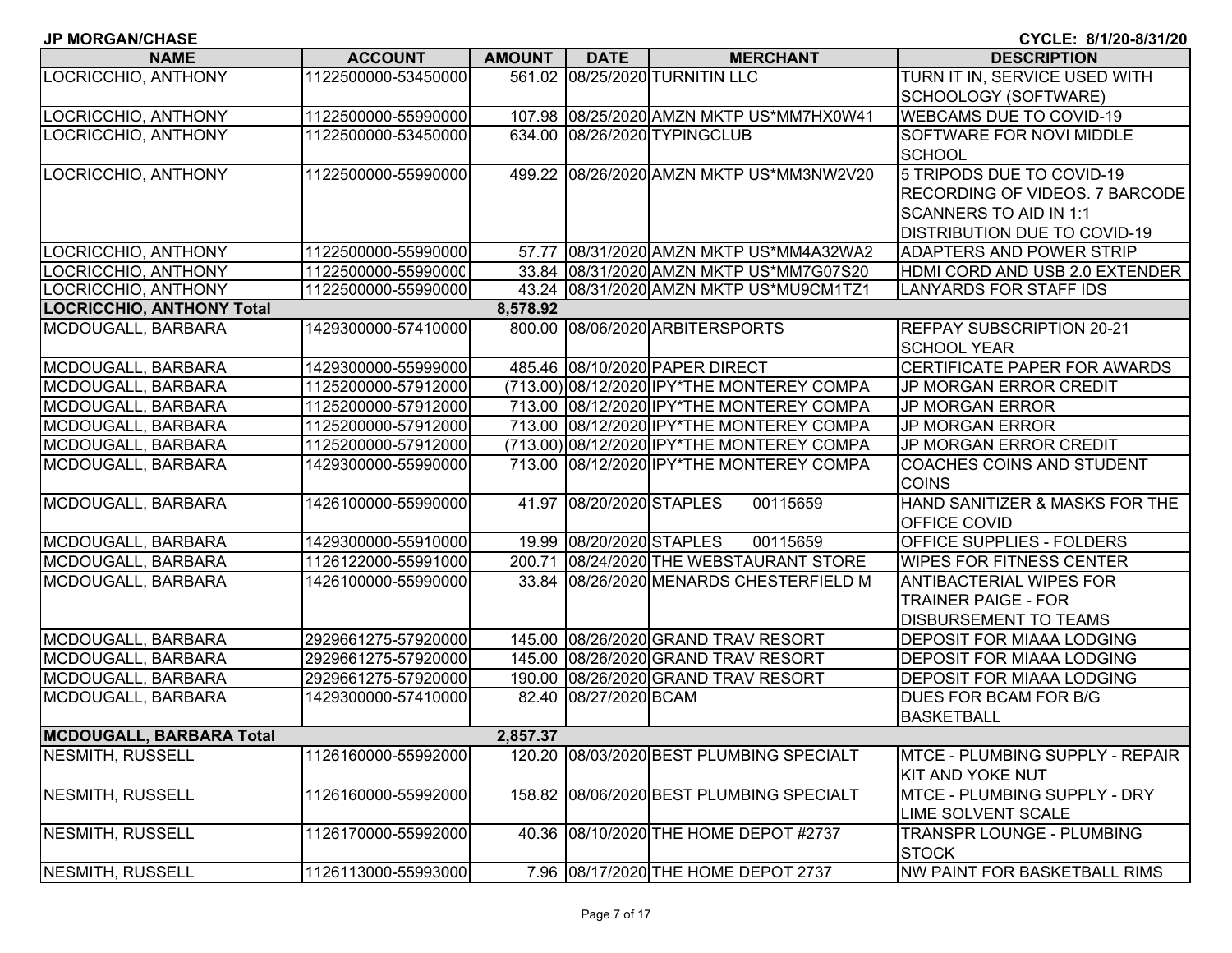| <b>JP MORGAN/CHASE</b>        |                     |               |             |                                            | CYCLE: 8/1/20-8/31/20             |
|-------------------------------|---------------------|---------------|-------------|--------------------------------------------|-----------------------------------|
| <b>NAME</b>                   | <b>ACCOUNT</b>      | <b>AMOUNT</b> | <b>DATE</b> | <b>MERCHANT</b>                            | <b>DESCRIPTION</b>                |
| <b>NESMITH, RUSSELL</b>       | 1126120000-55992000 |               |             | 586.98 08/17/2020 THE HOME DEPOT 2737      | <b>MS REPLACE WASHER</b>          |
| <b>NESMITH, RUSSELL</b>       | 1126160000-55992000 |               |             | 132.99 08/19/2020 THE HOME DEPOT #2737     | <b>MTCE - COVID 19 DRINKING</b>   |
|                               |                     |               |             |                                            | <b>FOUNTAINS</b>                  |
| <b>NESMITH, RUSSELL</b>       | 1126160000-55992000 |               |             | 6.94 08/20/2020 THE HOME DEPOT #2737       | MTCE COVID 19 - DRINKING          |
|                               |                     |               |             |                                            | <b>FOUNTAINS</b>                  |
| <b>NESMITH, RUSSELL</b>       | 1126160000-55992000 |               |             | 25.92 08/20/2020 THE HOME DEPOT #2737      | MTCE COVID 19 DRINKING FOUNTAIN   |
|                               |                     |               |             |                                            |                                   |
| NESMITH, RUSSELL              | 1126160000-55992000 |               |             | 55.96 08/20/2020 THE HOME DEPOT #2737      | HS DOLLY TIRES                    |
| NESMITH, RUSSELL              | 1126160000-55992000 |               |             | 21.85 08/21/2020 CONTRACTORS PIPE & SUP    | <b>MTCE COVID 19 FOUNTAINS</b>    |
| NESMITH, RUSSELL              | 1126160000-55992000 |               |             | 61.38 08/21/2020 THE HOME DEPOT #2704      | MTCE COVID 19 FOUNTAIN            |
| <b>NESMITH, RUSSELL</b>       | 1126160000-55992000 |               |             | 17.28 08/21/2020 THE HOME DEPOT #2737      | MTCE - COVID 19 FOUNTAIN          |
| <b>NESMITH, RUSSELL</b>       | 1126160000-55992000 |               |             | 8.64 08/24/2020 THE HOME DEPOT #2704       | <b>DISTRICT COVID FOUNTAINS</b>   |
| <b>NESMITH, RUSSELL</b>       | 1126160000-55992000 |               |             | 14.36 08/24/2020 THE HOME DEPOT #2737      | <b>DISTRICT COVID 19 FAUCET</b>   |
| <b>NESMITH, RUSSELL</b>       | 1126160000-55992000 |               |             | 110.94 08/24/2020 THE HOME DEPOT #2762     | <b>DISTRICT COVID 19 FOUNTAIN</b> |
| <b>NESMITH, RUSSELL</b>       | 1126160000-55992000 |               |             | 47.42 08/27/2020 CONTRACTORS PIPE & SUP    | <b>DISTRICT COVID FOUNTAINS -</b> |
|                               |                     |               |             |                                            | <b>COMPRESSION CAPS</b>           |
| NESMITH, RUSSELL              | 1126160000-55992000 |               |             | 59.70 08/31/2020 THE HOME DEPOT #2737      | <b>DISTRICT COVID FOUNTAINS</b>   |
| NESMITH, RUSSELL              | 1126160000-55992000 |               |             | 80.16 08/31/2020 THE HOME DEPOT 2737       | <b>DISTRICT COVID FOUNTAINS</b>   |
| <b>NESMITH, RUSSELL Total</b> |                     | 1,557.86      |             |                                            |                                   |
| OAKES, ROBERT                 | 1126118000-55992000 |               |             | 335.00 08/06/2020 IN *BOLHOUSE LLC         | NM5 - AIRDALE SPLIT SYSTEMS       |
| OAKES, ROBERT                 | 1126118000-55992000 |               |             | 450.00 08/06/2020 IN *BOLHOUSE LLC         | NM5 - AIRDALE SPLIT SYSTEMS       |
| OAKES, ROBERT                 | 1126120000-55992000 |               |             | 105.73 08/06/2020 GRAINGER                 | MS AHU A2 - V-BELT COGGED         |
| OAKES, ROBERT                 | 1126120000-55992000 |               |             | 317.19 08/06/2020 GRAINGER                 | MS AHU A2 - V-BELT COGGED         |
| OAKES, ROBERT                 | 1126118000-55992000 |               |             | 48.33 08/13/2020 ETNA DISTRIBUTORS, LLC    | NM6 HOSE BIB                      |
| OAKES, ROBERT                 | 1126122000-55992000 |               |             | 11.79 08/21/2020 THE HOME DEPOT #2737      | <b>HS COMPRESSOR</b>              |
| OAKES, ROBERT                 | 1126122000-55992000 |               |             | 565.48 08/24/2020 TRANE SUPPLY-113415      | <b>HS CHILLER MOTOR</b>           |
| OAKES, ROBERT                 | 1126122000-55992000 |               |             | 897.58 08/25/2020 MOTION INDUSTRIES MI09   | <b>HS GREENHOUSE</b>              |
| OAKES, ROBERT                 | 1126112000-55992000 |               |             | 13.55 08/26/2020 DOWNRIVER REFRIG SUP C    | OH MUSIC ROOM - RUN CAP FOR AIR   |
|                               |                     |               |             |                                            | <b>CONDITIONER</b>                |
| OAKES, ROBERT                 | 1126122000-55992000 |               |             | 6.77 08/28/2020 DOWNRIVER REFRIG SUP C     | <b>HSB&amp;GPUMP</b>              |
| <b>OAKES, ROBERT Total</b>    |                     | 2,751.42      |             |                                            |                                   |
| OFILI, ALEXANDER              | 1124111000-55990000 |               |             | 56.82 08/27/2020 JIMMY JOHNS - 396 - E-    | THANK YOU LUNCH FOR INTERVIEW     |
|                               |                     |               |             |                                            | <b>PANEL</b>                      |
| <b>OFILI, ALEXANDER Total</b> |                     | 56.82         |             |                                            |                                   |
| <b>PATEL, SHAILEE</b>         | 1212218194-55210000 |               |             | 1,105.85 08/27/2020 THE MATH LEARNING CENT | <b>MATH BOOKS</b>                 |
| <b>PATEL, SHAILEE Total</b>   |                     | 1,105.85      |             |                                            |                                   |
| POHLONSKI, EMILY              | 2929622190-57920000 |               |             | 146.20 08/11/2020 PANERA BREAD #601135 O   | <b>HOSA OFFICERS FOOD</b>         |
| POHLONSKI, EMILY              | 2929622190-57920000 |               |             | 396.81 08/24/2020 AMZN MKTP US*MM2QM92B1   | <b>TOURNIQUETS AND BAGS</b>       |
| POHLONSKI, EMILY              | 2929622190-57920000 |               |             | 21.60 08/24/2020 THE HOME DEPOT #2704      | <b>PVC PIPE FOR FAKE LIMBS</b>    |
| POHLONSKI, EMILY              | 2929622190-57920000 | 219.50        |             | 08/31/2020 AMZN MKTP US*MU9JY70A1          | THERMOMETERS AND                  |
|                               |                     |               |             |                                            | <b>THERMOMETER COVERS</b>         |
| <b>POHLONSKI, EMILY Total</b> |                     | 784.11        |             |                                            |                                   |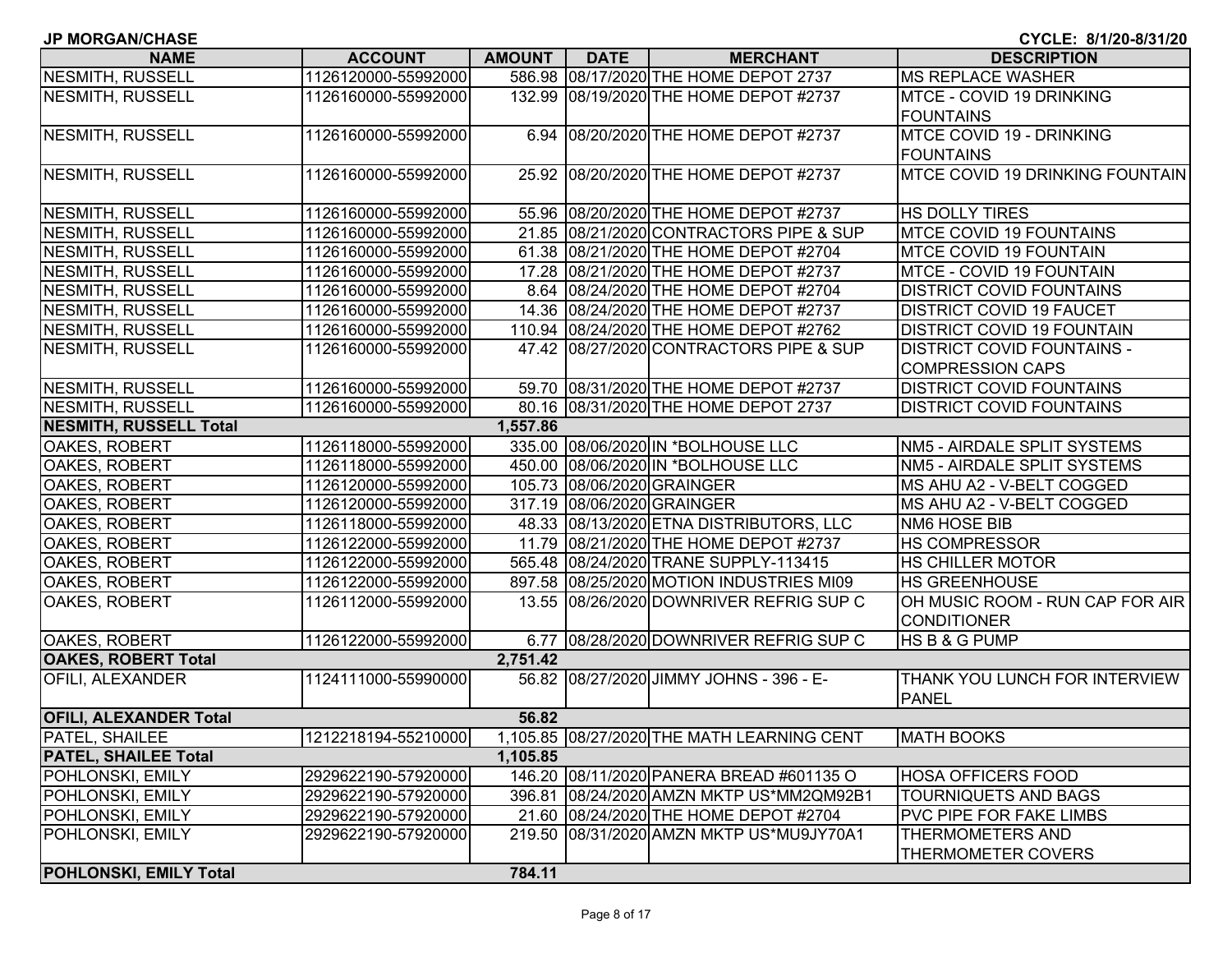| <b>JP MORGAN/CHASE</b>          |                     |               |                    |                                            | CYCLE: 8/1/20-8/31/20                                                                    |
|---------------------------------|---------------------|---------------|--------------------|--------------------------------------------|------------------------------------------------------------------------------------------|
| <b>NAME</b>                     | <b>ACCOUNT</b>      | <b>AMOUNT</b> | <b>DATE</b>        | <b>MERCHANT</b>                            | <b>DESCRIPTION</b>                                                                       |
| RODRIGUEZ, SANDRA               | 1124113000-55910000 | 33.98         |                    | 08/25/2020 AMZN MKTP US*MM6X55IC1          | <b>DYMO LABELS</b>                                                                       |
| RODRIGUEZ, SANDRA               | 1111113000-55110708 |               |                    | 236.98 08/27/2020 SCHOOL DATEBOOKS         | <b>PLANNERS</b>                                                                          |
| <b>RODRIGUEZ, SANDRA Total</b>  |                     | 270.96        |                    |                                            |                                                                                          |
| <b>RUDY, MICHELLE</b>           | 1311800000-55110551 |               |                    | 5.18 08/31/2020 AMZN MKTP US*MM36L69Z0     | <b>INCENTIVE STICKERS</b>                                                                |
| <b>RUDY, MICHELLE Total</b>     |                     | 5.18          |                    |                                            |                                                                                          |
| <b>RUTKOWSKI, MELANIE</b>       | 1711322000-53450611 | 4,950.00      | 08/05/2020 TCI     |                                            | <b>HS HISTORY ONLINE</b><br><b>TEXT/SOFTWARE</b>                                         |
| RUTKOWSKI, MELANIE              | 1722200000-54910611 | 119.00        |                    | 08/14/2020 AMAZON PRIME*MM7EH73T1          | <b>AMAZON PRIME ANNUAL</b><br>MEMBERSHIP                                                 |
| RUTKOWSKI, MELANIE              | 1612500686-55110000 | 21.99         |                    | 08/17/2020 AMAZON.COM*MF3YE9YQ0            | THE RISE FRAMEWORK BOOK FOR<br>SUE V @ PARKVIEW (ESL)                                    |
| RUTKOWSKI, MELANIE              | 1711114000-55210000 |               |                    | 12,248.23 08/17/2020 MHE*MCGRAW-HILL ECOMM | <b>EVERYDAY MATH BOOKS FOR</b><br>PARKVIEW                                               |
| RUTKOWSKI, MELANIE              | 1711115000-55210000 |               |                    | 9,700.02 08/17/2020 MHE*MCGRAW-HILL ECOMM  | <b>EVERYDAY MATH BOOKS FOR</b><br><b>DEERFIELD ELEMENTARY</b>                            |
| RUTKOWSKI, MELANIE              | 1126101000-55990000 | 29.99         |                    | 08/19/2020 AMZN MKTP US*MM0M93591          | PLEXIGLASS SNEEZE SHIELDS FOR<br><b>TESTING STUDENTS</b>                                 |
| <b>RUTKOWSKI, MELANIE</b>       | 1711111000-55210000 | 16,699.80     |                    | 08/19/2020 MHE*MCGRAW-HILL ECOMM           | <b>EVERYDAY MATH TEXTBOOKS FOR</b><br><b>VILLAGE OAKS</b>                                |
| <b>RUTKOWSKI, MELANIE</b>       | 1711113000-55210000 |               |                    | 9,243.88 08/19/2020 MHE*MCGRAW-HILL ECOMM  | EVERYDAY MATH BOOKS FOR NOVI<br><b>WOODS</b>                                             |
| RUTKOWSKI, MELANIE              | 1711118000-55210810 | 9,386.71      |                    | 08/19/2020 MHE*MCGRAW-HILL ECOMM           | EVERYDAY MATH BOOKS FOR NOVI<br><b>MEADOWS</b>                                           |
| RUTKOWSKI, MELANIE              | 1722100000-53220611 | 100.00        | 08/20/2020 MAS FPS |                                            | <b>EDGAR WORKSHOP FOR JEFF</b><br><b>DINKELMANN</b>                                      |
| RUTKOWSKI, MELANIE              | 1612500686-55110000 | 21.99         |                    | 08/21/2020 AMAZON.COM*MM6QE8P82            | THE RISE FRAMEWORK BOOK FOR<br><b>ANDREA KOHLS (ESL)</b>                                 |
| RUTKOWSKI, MELANIE              | 1612500686-55110000 | 21.99         |                    | 08/25/2020 AMAZON.COM*MM84U4QC2            | THE RISE FRAMEWORK FOR ROB<br><b>BELTZ (ESL)</b>                                         |
| <b>RUTKOWSKI, MELANIE</b>       | 1126101000-55990000 |               |                    | 199.43 08/27/2020 AMZN MKTP US*MU9CL94G1   | <b>SNEEZE SHEILDS FOR TESTING</b><br>STUDENT                                             |
| RUTKOWSKI, MELANIE              | 1612500686-55110000 | 65.97         |                    | 08/27/2020 AMAZON.COM*MU4CK9L61            | THE RISE FRAMEWORK FOR ESL<br><b>TEACHERS</b>                                            |
| <b>RUTKOWSKI, MELANIE</b>       | 1722100000-57910611 |               |                    | 68.33 08/27/2020 GUIDOS PIZZA - NOVI EC    | LUNCH FOR OOA ADMINISTRATORS<br>FOR WORKING LUNCH DURING<br><b>WORK ON HYBRID/IMPACT</b> |
| <b>RUTKOWSKI, MELANIE</b>       | 1126101000-55990000 | 689.77        |                    | 08/28/2020 AMZN MKTP US*MM6VS8810          | SNEEZE SHIELDS FOR TESTING<br><b>STUDENTS</b>                                            |
| <b>RUTKOWSKI, MELANIE</b>       | 1722100000-57410619 | 10,800.00     |                    | 08/28/2020 ADVANCE EDUCATION, INC          | ADVANCED MEMBERSHIP FEE FOR<br>20-21                                                     |
| <b>RUTKOWSKI, MELANIE</b>       | 1711112000-55210000 |               |                    | 2,243.59 08/31/2020 MHE*MCGRAW-HILL ECOMM  | EVERYDAY MATH BOOKS FOR OH                                                               |
| <b>RUTKOWSKI, MELANIE Total</b> |                     | 76,610.69     |                    |                                            |                                                                                          |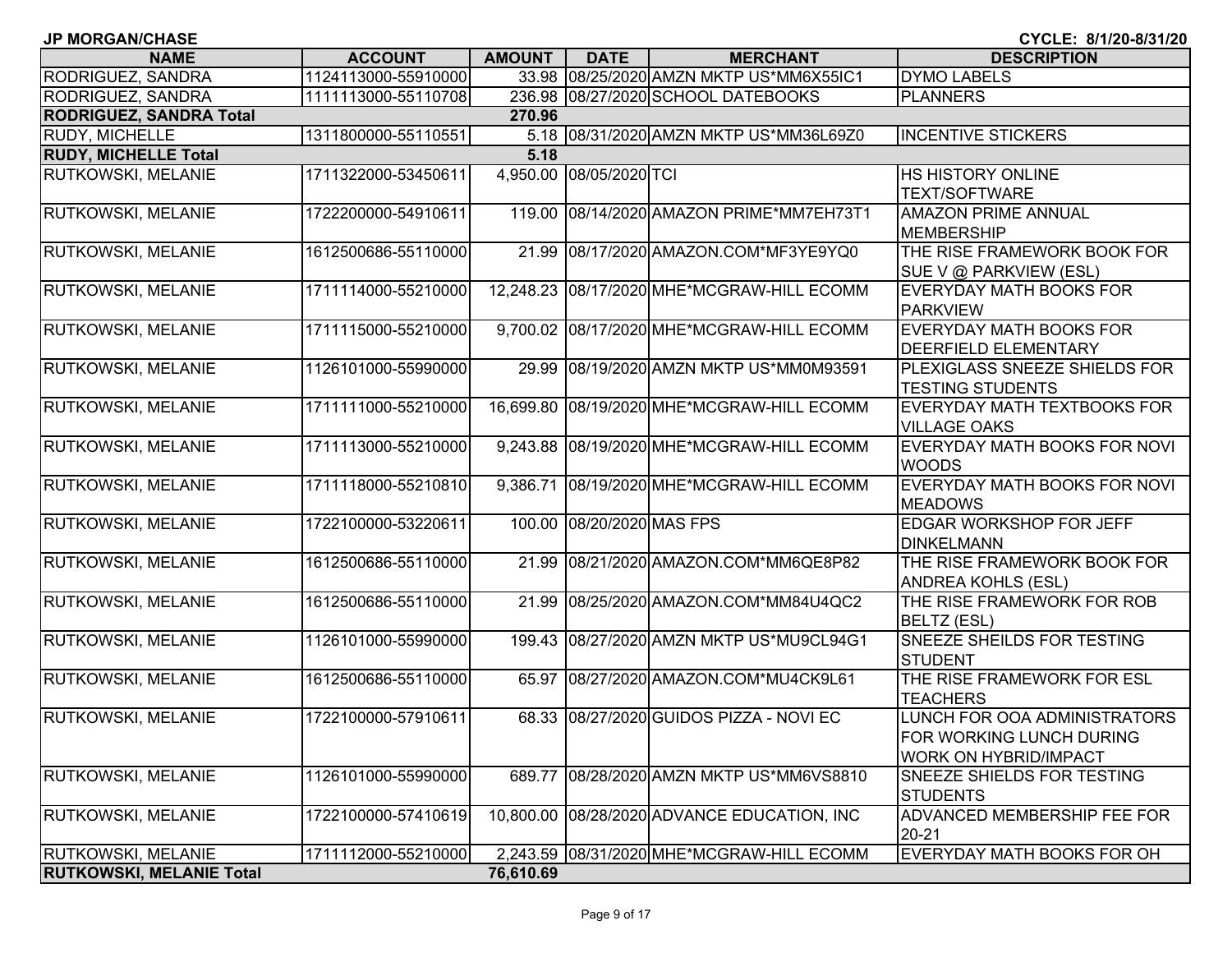| <b>JP MORGAN/CHASE</b>           |                     |               |                          |                                          | CYCLE: 8/1/20-8/31/20                 |
|----------------------------------|---------------------|---------------|--------------------------|------------------------------------------|---------------------------------------|
| <b>NAME</b>                      | <b>ACCOUNT</b>      | <b>AMOUNT</b> | <b>DATE</b>              | <b>MERCHANT</b>                          | <b>DESCRIPTION</b>                    |
| SAMMUT, CHRISTINA                | 1311800000-55990551 |               |                          | 44.90 08/13/2020 WM SUPERCENTER #5048    | <b>CLASSROOM SUPPLIES</b>             |
| <b>SAMMUT, CHRISTINA Total</b>   |                     | 44.90         |                          |                                          |                                       |
| SATTERFIELD, EMILY               | 1311800000-55110551 |               |                          | 86.34 08/24/2020 MICHAELS STORES 3744    | <b>SCHOOL SUPPLIES</b>                |
| SATTERFIELD, EMILY               | 1311800000-55110551 |               |                          | (13.50) 08/28/2020 MICHAELS STORES 3744  | <b>CLASSROOM MATERIALS</b>            |
| <b>SATTERFIELD, EMILY Total</b>  |                     | 72.84         |                          |                                          |                                       |
| <b>SCHOPIERAY, KRISTEN</b>       | 1128300000-55910000 |               |                          | 28.83 08/14/2020 STAPLS7311727796000001  | <b>OFFICE SUPPLIES</b>                |
| <b>SCHOPIERAY, KRISTEN Total</b> |                     | 28.83         |                          |                                          |                                       |
| SHAFER, RACHELLE                 | 1111112000-54910000 |               |                          | 19.80 08/14/2020 GFL ENVIRONMENTAL - NO  | WASTE FOR THE WHOLE SCHOOL            |
| <b>SHAFER, RACHELLE</b>          | 1111112000-54910000 |               |                          | 125.00 08/18/2020 SAFEWAY SHREDDING      | <b>SHREDDING</b>                      |
| <b>SHAFER, RACHELLE</b>          | 2929612271-57920000 |               |                          | 52.95 08/18/2020 KELLER AND STEIN FLORI  | FLOWERS FOR M. WUNDERLICH,            |
|                                  |                     |               |                          |                                          | DEATH IN THE FAMILY                   |
| <b>SHAFER, RACHELLE</b>          | 2929612275-57920000 |               |                          | 139.98 08/21/2020 AMAZON.COM*MM17783K0   | 2 COTS FOR SICK STUDENTS              |
| <b>SHAFER, RACHELLE</b>          | 2929612275-57920000 |               |                          | 279.80 08/21/2020 AMZN MKTP US*MM29Q8GC2 | <b>MASK LANYARDS FOR STUDENTS</b>     |
| <b>SHAFER, RACHELLE</b>          | 2929612275-57920000 |               |                          | 164.80 08/27/2020 AMZN MKTP US*MM9Q39B30 | ONE WAY ARROW FOR THE FLOORS          |
|                                  |                     |               |                          |                                          |                                       |
| <b>SHAFER, RACHELLE</b>          | 1122212000-55990000 |               |                          | 62.94 08/31/2020 STAPLS7312778696000001  | AAA BATTERIES FOR KEYBOARDS           |
| <b>SHAFER, RACHELLE Total</b>    |                     | 845.27        |                          |                                          |                                       |
| SHPAKOFF, KATHLEEN               | 1335100000-55110553 |               | 40.56 08/28/2020 STAPLES | 00115659                                 | <b>TEACHING MATERIALS</b>             |
| SHPAKOFF, KATHLEEN               | 1335100000-55110553 |               | 24.67 08/31/2020 TARGET  | 00014654                                 | <b>TEACHING MATERIALS</b>             |
| <b>SHPAKOFF, KATHLEEN Total</b>  |                     | 65.23         |                          |                                          |                                       |
| SOVEL, SHEILA                    | 1100000000-41922000 |               |                          | 22.56 08/21/2020 AMAZON.COM*MM34F5QX1    | VIRTUAL CLASSROOM TEACHING            |
|                                  |                     |               |                          |                                          | <b>SUPPLIES</b>                       |
| <b>SOVEL, SHEILA Total</b>       |                     | 22.56         |                          |                                          |                                       |
| <b>STORM, KERI</b>               | 1311800000-55110551 |               | 12.07 08/13/2020 TARGET  | 00013136                                 | <b>CLASSROOM SUPPLIES</b>             |
| <b>STORM, KERI</b>               | 1311800000-55110551 |               | 10.60 08/18/2020 TARGET  | 00025445                                 | <b>CLASSROOM SUPPLIES</b>             |
| STORM, KERI                      | 1311800000-55110551 |               |                          | 14.10 08/19/2020 BIG LOTS STORES - #515  | <b>CLASSROOM SUPPLIES</b>             |
| STORM, KERI                      | 1311800000-55110551 |               |                          | 26.87 08/24/2020 AMZN MKTP US*MM6AO5SM1  | <b>CLASSROOM SUPPLIES</b>             |
| <b>STORM, KERI</b>               | 1311800000-55110551 |               |                          | 6.36 08/31/2020 DOLLAR TREE              | <b>CLASSROOM SUPPLIES</b>             |
| <b>STORM, KERI Total</b>         |                     | 70.00         |                          |                                          |                                       |
| <b>THEOPHELIS, ANASTASIA</b>     | 1222600000-53220000 |               | 40.00 08/07/2020 MAASE   |                                          | <b>MICHIGAN ASSOCIATION OF</b>        |
|                                  |                     |               |                          |                                          | ADMINISTRATORS OF SPECIAL             |
|                                  |                     |               |                          |                                          | <b>EDUCATION CONFERENCE - SHAILEE</b> |
|                                  |                     |               |                          |                                          |                                       |
| <b>THEOPHELIS, ANASTASIA</b>     | 1222600000-53220000 |               | 40.00 08/07/2020 MAASE   |                                          | <b>MICHIGAN ASSOCIATION OF</b>        |
|                                  |                     |               |                          |                                          | ADMINISTRATORS OF SPECIAL             |
|                                  |                     |               |                          |                                          | <b>EDUCATION CONFERENCE</b>           |
| <b>THEOPHELIS, ANASTASIA</b>     | 1222600000-57410000 |               | 90.00 08/07/2020 MAASE   |                                          | <b>MICHIGAN ASSOCIATION OF</b>        |
|                                  |                     |               |                          |                                          | ADMINISTRATORS OF SPECIAL             |
|                                  |                     |               |                          |                                          | <b>EDUCATION ANNUAL DUES -</b>        |
|                                  |                     |               |                          |                                          | <b>SHAILEE</b>                        |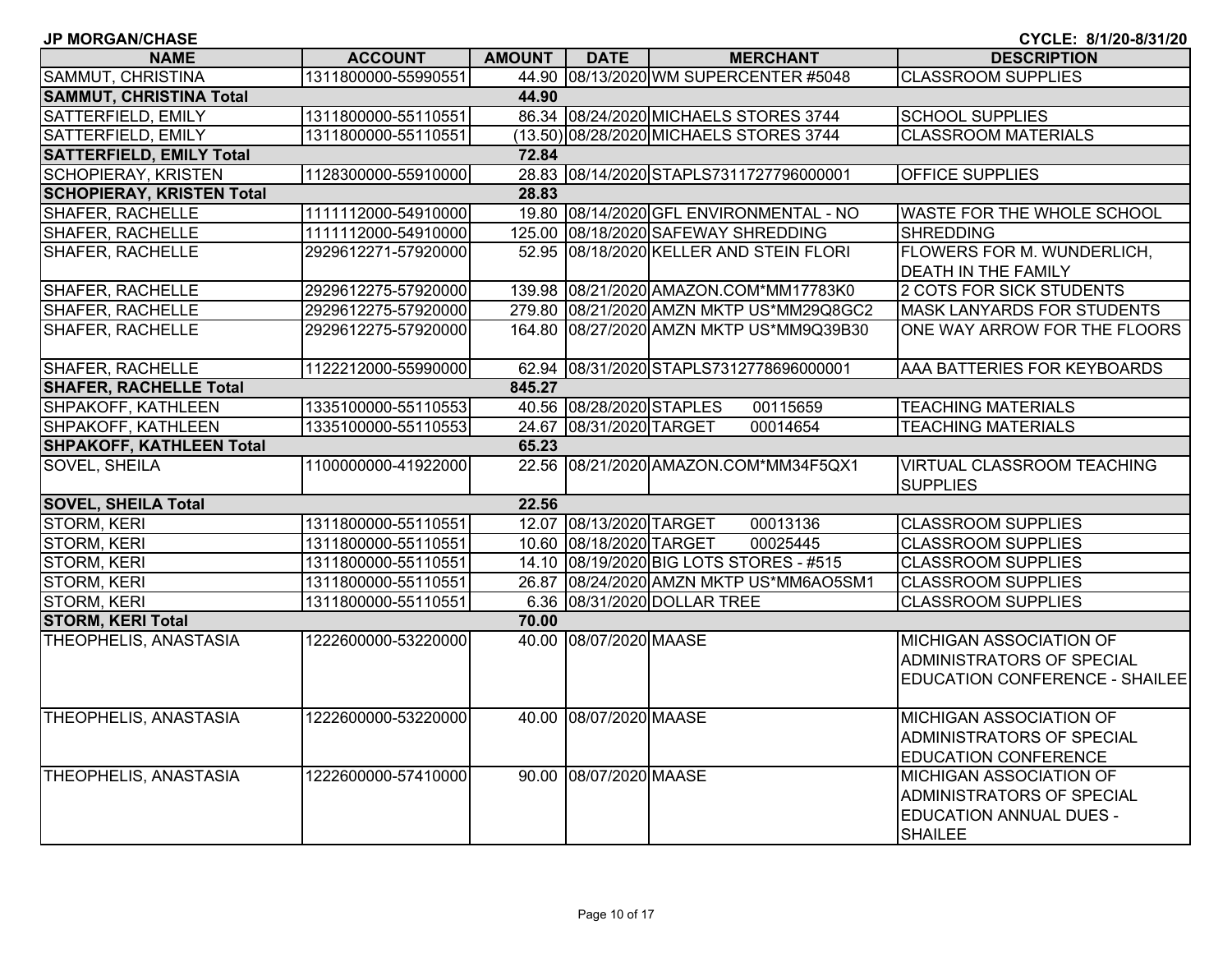|  |  |  |  |  |  |  |  |  |  | <b>JP MORGAN/CHASE</b> |  |
|--|--|--|--|--|--|--|--|--|--|------------------------|--|
|--|--|--|--|--|--|--|--|--|--|------------------------|--|

**CYCLE: 8/1/20-8/31/20**

| <b>NAME</b>                        | <b>ACCOUNT</b>      | <b>AMOUNT</b> | <b>DATE</b>              | <b>MERCHANT</b>                            | <b>DESCRIPTION</b>                   |
|------------------------------------|---------------------|---------------|--------------------------|--------------------------------------------|--------------------------------------|
| THEOPHELIS, ANASTASIA              | 1222600000-57410000 |               | 90.00 08/07/2020 MAASE   |                                            | <b>MICHIGAN ASSOCIATION OF</b>       |
|                                    |                     |               |                          |                                            | ADMINISTRATORS OF SPECIAL            |
|                                    |                     |               |                          |                                            | <b>EDUCATION - ANNUAL DUES -</b>     |
|                                    |                     |               |                          |                                            | <b>STACEY</b>                        |
| THEOPHELIS, ANASTASIA              | 1222600000-53220000 |               | (40.00) 08/10/2020 MAASE |                                            | MICHIGAN ASSOCIATION OF              |
|                                    |                     |               |                          |                                            | ADMINISTRATORS OF SPECIAL            |
|                                    |                     |               |                          |                                            | <b>EDUCATION CONFERENCE - REFUND</b> |
|                                    |                     |               |                          |                                            |                                      |
| <b>THEOPHELIS, ANASTASIA</b>       | 1222600000-53220000 |               | (40.00) 08/10/2020 MAASE |                                            | <b>MICHIGAN ASSOCIATION OF</b>       |
|                                    |                     |               |                          |                                            | ADMINISTRATORS OF SPECIAL            |
|                                    |                     |               |                          |                                            | EDUCATION CONFERENCE - REFUND        |
|                                    |                     |               |                          |                                            |                                      |
| THEOPHELIS, ANASTASIA              | 1126115000-55991000 |               |                          | 188.85 08/17/2020 AMZN MKTP US*MF72F5YM2   | PPE                                  |
| THEOPHELIS, ANASTASIA              | 1126115000-55991000 |               |                          | 41.97 08/17/2020 AMZN MKTP US*MM3XB71W1    | <b>PPE</b>                           |
| THEOPHELIS, ANASTASIA              | 1126115000-55991000 |               |                          | 2,070.60 08/17/2020 AMZN MKTP US*MM6ZV7G31 | PPE                                  |
| <b>THEOPHELIS, ANASTASIA Total</b> |                     | 2,481.42      |                          |                                            |                                      |
| <b>TURNER, NANCY</b>               | 1126122000-55990000 |               |                          | 161.20 08/05/2020 LEONARDS SYRUPS          | HS POOL CO2 BULK                     |
| TURNER, NANCY                      | 1126112000-54110000 |               |                          | 518.00 08/07/2020 COMMERICAL GLASS, LLC    | OH WINDOW REPLACEMENT                |
| TURNER, NANCY                      | 4126120951-54110000 |               |                          | 340.00 08/07/2020 COMMERICAL GLASS, LLC    | <b>MS REMOVED BROKEN EXTERIOR</b>    |
|                                    |                     |               |                          |                                            | GLASS WINDOW RM 316 NEAR DOOR        |
|                                    |                     |               |                          |                                            | 35; SF PG 34                         |
| TURNER, NANCY                      | 1126113000-54110000 |               |                          | 700.00 08/10/2020 HOH WATER TECHNOLOGY     | <b>NW WATER TREATMENT</b>            |
| TURNER, NANCY                      | 1126114000-54110000 |               |                          | 300.00 08/10/2020 HOH WATER TECHNOLOGY     | PV WATER TREATMENT                   |
| TURNER, NANCY                      | 1126152000-54110000 |               |                          | 600.00 08/10/2020 HOH WATER TECHNOLOGY     | <b>ECEC WATER TREATMENT</b>          |
| TURNER, NANCY                      | 1126160000-55992000 |               |                          | 133.80 08/10/2020 REDFORD LOCK COMPANY I   | <b>DISTRICT KEYS FOR EMPLOYEES</b>   |
| TURNER, NANCY                      | 1126101000-54120000 |               |                          | 172.75 08/11/2020 FIRE SYSTEMS OF MICHIG   | <b>ESB FIRES EXTINGUISHER</b>        |
|                                    |                     |               |                          |                                            | <b>INSPECTION</b>                    |
| <b>TURNER, NANCY</b>               | 1126103000-54120000 |               |                          | 38.00 08/11/2020 FIRE SYSTEMS OF MICHIG    | <b>ITC FIRES EXTINGUISHER</b>        |
|                                    |                     |               |                          |                                            | <b>INSPECTION</b>                    |
| TURNER, NANCY                      | 1126103000-54120000 |               |                          | 324.75 08/11/2020 FIRE SYSTEMS OF MICHIG   | <b>ITC KITCHEN SUPPRESSION</b>       |
|                                    |                     |               |                          |                                            | <b>INSPECTION</b>                    |
| TURNER, NANCY                      | 1126103000-54120000 |               |                          | 370.00 08/11/2020 FIRE SYSTEMS OF MICHIG   | <b>ITC KITCHEN SUPPRESSION</b>       |
|                                    |                     |               |                          |                                            | <b>INSPECTION</b>                    |
| TURNER, NANCY                      | 1126103000-55992000 |               |                          | 44.42 08/11/2020 AERO FILTER INC           | <b>ITC AIR FILTER ORDER</b>          |
| <b>TURNER, NANCY</b>               | 1126111000-54120000 |               |                          | 175.00 08/11/2020 FIRE SYSTEMS OF MICHIG   | <b>VO KITCHEN SUPPRESSION</b>        |
|                                    |                     |               |                          |                                            | <b>INSPECTION</b>                    |
| <b>TURNER, NANCY</b>               | 1126111000-54120000 | 438.50        |                          | 08/11/2020 FIRE SYSTEMS OF MICHIG          | <b>VO FIRES EXTINGUISHER</b>         |
|                                    |                     |               |                          |                                            | <b>INSPECTION</b>                    |
| <b>TURNER, NANCY</b>               | 1126112000-54120000 |               |                          | 175.00 08/11/2020 FIRE SYSTEMS OF MICHIG   | OH KITCHEN SUPPRESSION               |
|                                    |                     |               |                          |                                            | <b>INSPECTION</b>                    |
| <b>TURNER, NANCY</b>               | 1126112000-54120000 |               |                          | 607.00 08/11/2020 FIRE SYSTEMS OF MICHIG   | OH FIRE EXTINGUISHER INSPECTION      |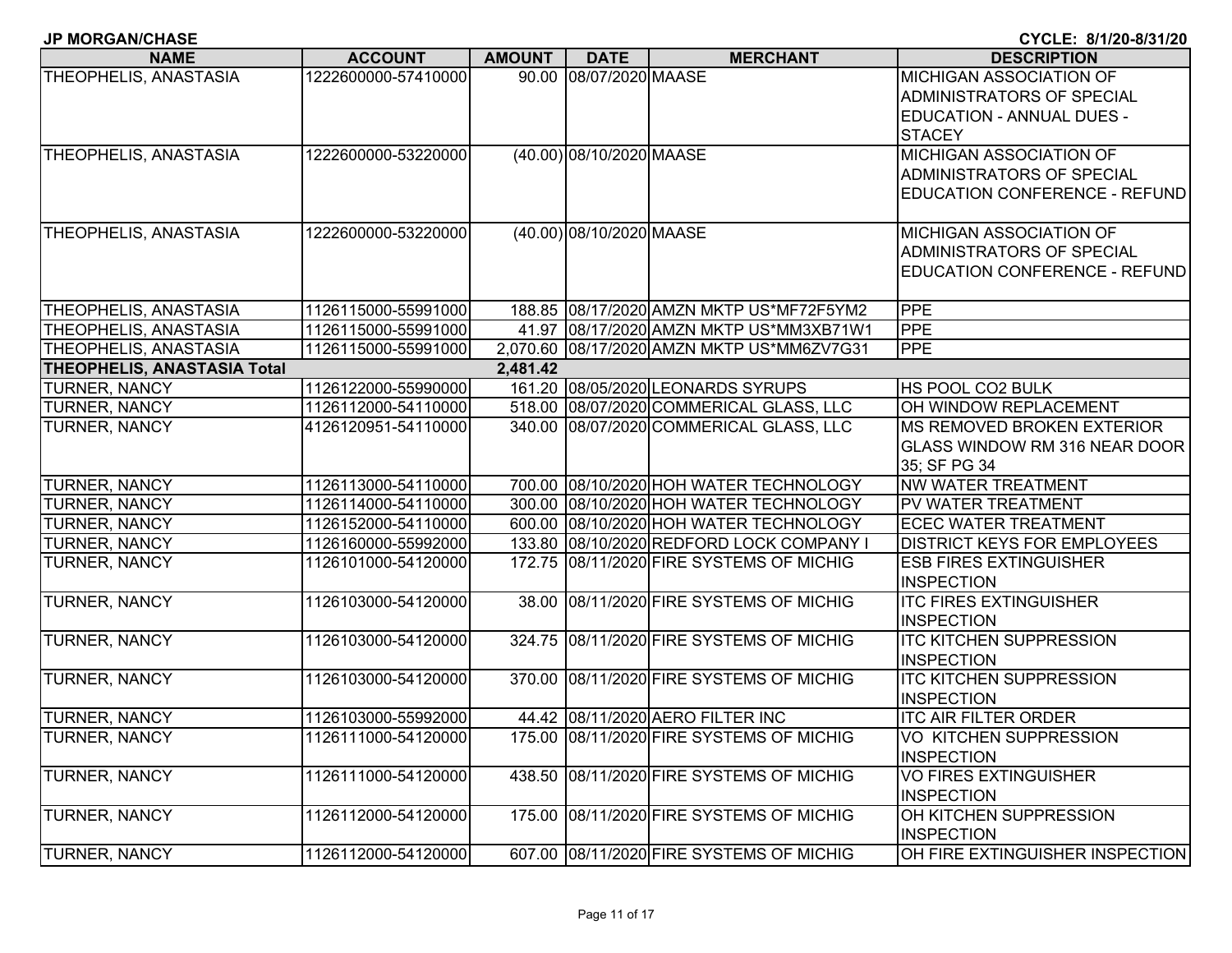| <b>JP MORGAN/CHASE</b> |  |
|------------------------|--|
|------------------------|--|

| <b>NAME</b>          | <b>ACCOUNT</b>      | <b>AMOUNT</b> | <b>DATE</b> | <b>MERCHANT</b>                            | <b>DESCRIPTION</b>                     |
|----------------------|---------------------|---------------|-------------|--------------------------------------------|----------------------------------------|
| TURNER, NANCY        | 1126113000-54120000 | 47.50         |             | 08/11/2020 FIRE SYSTEMS OF MICHIG          | <b>NW FIRES EXTINGUISHER</b>           |
|                      |                     |               |             |                                            | <b>INSPECTION</b>                      |
| TURNER, NANCY        | 1126113000-54120000 | 175.00        |             | 08/11/2020 FIRE SYSTEMS OF MICHIG          | NW KITCHEN SUPPRESSION                 |
|                      |                     |               |             |                                            | <b>INSPECTION</b>                      |
| TURNER, NANCY        | 1126114000-54120000 |               |             | 539.00 08/11/2020 FIRE SYSTEMS OF MICHIG   | PV FIRES EXTINGUISHER                  |
|                      |                     |               |             |                                            | <b>INSPECTION</b>                      |
| TURNER, NANCY        | 1126114000-54120000 |               |             | 175.00 08/11/2020 FIRE SYSTEMS OF MICHIG   | PV KITCHEN SUPPRESSION                 |
|                      |                     |               |             |                                            | <b>INSPECTION</b>                      |
| <b>TURNER, NANCY</b> | 1126114000-54120000 |               |             | 1,244.75 08/11/2020 FIRE SYSTEMS OF MICHIG | PV KITCHEN SUPPRESSION                 |
|                      |                     |               |             |                                            | <b>INSPECTION</b>                      |
| TURNER, NANCY        | 1126115000-54120000 |               |             | 76.00 08/11/2020 FIRE SYSTEMS OF MICHIG    | DF FIRES EXTINGUISHER                  |
|                      |                     |               |             |                                            | <b>INSPECTION</b>                      |
| TURNER, NANCY        | 1126115000-54120000 |               |             | 175.00 08/11/2020 FIRE SYSTEMS OF MICHIG   | DF KITCHEN SUPPRESSION                 |
|                      |                     |               |             |                                            | <b>INSPECTION</b>                      |
| TURNER, NANCY        | 1126118000-54120000 |               |             | 177.00 08/11/2020 FIRE SYSTEMS OF MICHIG   | NM5 FIRES EXTINGUISHER                 |
|                      |                     |               |             |                                            | <b>INSPECTION</b>                      |
| TURNER, NANCY        | 1126118000-54120000 |               |             | 118.00 08/11/2020 FIRE SYSTEMS OF MICHIG   | <b>NM6 FIRES EXTINGUISHER</b>          |
|                      |                     |               |             |                                            | <b>INSPECTION</b>                      |
| TURNER, NANCY        | 1126120000-54120000 |               |             | 225.00 08/11/2020 FIRE SYSTEMS OF MICHIG   | <b>MS KITCHEN SUPPRESSION</b>          |
|                      |                     |               |             |                                            | <b>INSPECTION</b>                      |
| TURNER, NANCY        | 1126120000-54120000 |               |             | 401.25 08/11/2020 FIRE SYSTEMS OF MICHIG   | <b>MS FIRES EXTINGUISHER</b>           |
|                      |                     |               |             |                                            | <b>INSPECTION</b>                      |
| TURNER, NANCY        | 1126122000-54120000 | 225.00        |             | 08/11/2020 FIRE SYSTEMS OF MICHIG          | HS CONCESSION - KITCHEN                |
|                      |                     |               |             |                                            | SUPPRESSION INSPECTION                 |
| TURNER, NANCY        | 1126122000-54120000 | 896.25        |             | 08/11/2020 FIRE SYSTEMS OF MICHIG          | HS FIRES EXTINGUISHER                  |
|                      |                     |               |             |                                            | <b>INSPECTION</b>                      |
| <b>TURNER, NANCY</b> | 1126122000-54120000 |               |             | 275.00 08/11/2020 FIRE SYSTEMS OF MICHIG   | HS KITCHEN SUPPRESSION                 |
|                      |                     |               |             |                                            | <b>INSPECTION</b>                      |
| TURNER, NANCY        | 1126152000-54120000 | 175.00        |             | 08/11/2020 FIRE SYSTEMS OF MICHIG          | <b>ECEC KITCHEN SUPPRESSION</b>        |
|                      |                     |               |             |                                            | <b>INSPECTION</b>                      |
| <b>TURNER, NANCY</b> | 1126152000-54120000 |               |             | 61.75 08/11/2020 FIRE SYSTEMS OF MICHIG    | <b>ECEC FIRE EXTINGUISHER</b>          |
|                      |                     |               |             |                                            | <b>INSPECTION</b>                      |
| TURNER, NANCY        | 1126152000-54120000 |               |             | 64.00 08/11/2020 FIRE SYSTEMS OF MICHIG    | <b>ECEC FIRES EXTINGUISHER</b>         |
|                      |                     |               |             |                                            | <b>INSPECTION</b>                      |
| <b>TURNER, NANCY</b> | 1126160000-54120000 |               |             | 156.25 08/11/2020 FIRE SYSTEMS OF MICHIG   | <b>MTCE FIRES EXTINGUISHER</b>         |
|                      |                     |               |             |                                            | <b>INSPECTION</b>                      |
| TURNER, NANCY        | 1126170000-54120000 |               |             | 684.50 08/11/2020 FIRE SYSTEMS OF MICHIG   | <b>TRANSPR FIRES EXTINGUISHER</b>      |
|                      |                     |               |             |                                            | <b>INSPECTION</b>                      |
| TURNER, NANCY        | 1126101000-55991000 |               |             | 302.49 08/12/2020 KSS ENTERPRISES          | ESB - DISTRICT HAND SANITIZER -        |
|                      |                     |               |             |                                            | COVID <sub>19</sub>                    |
| TURNER, NANCY        | 1126103000-55991000 |               |             | 453.52 08/12/2020 KSS ENTERPRISES          | <b>ITC - DISTRICT HAND SANITIZER -</b> |
|                      |                     |               |             |                                            | COVID <sub>19</sub>                    |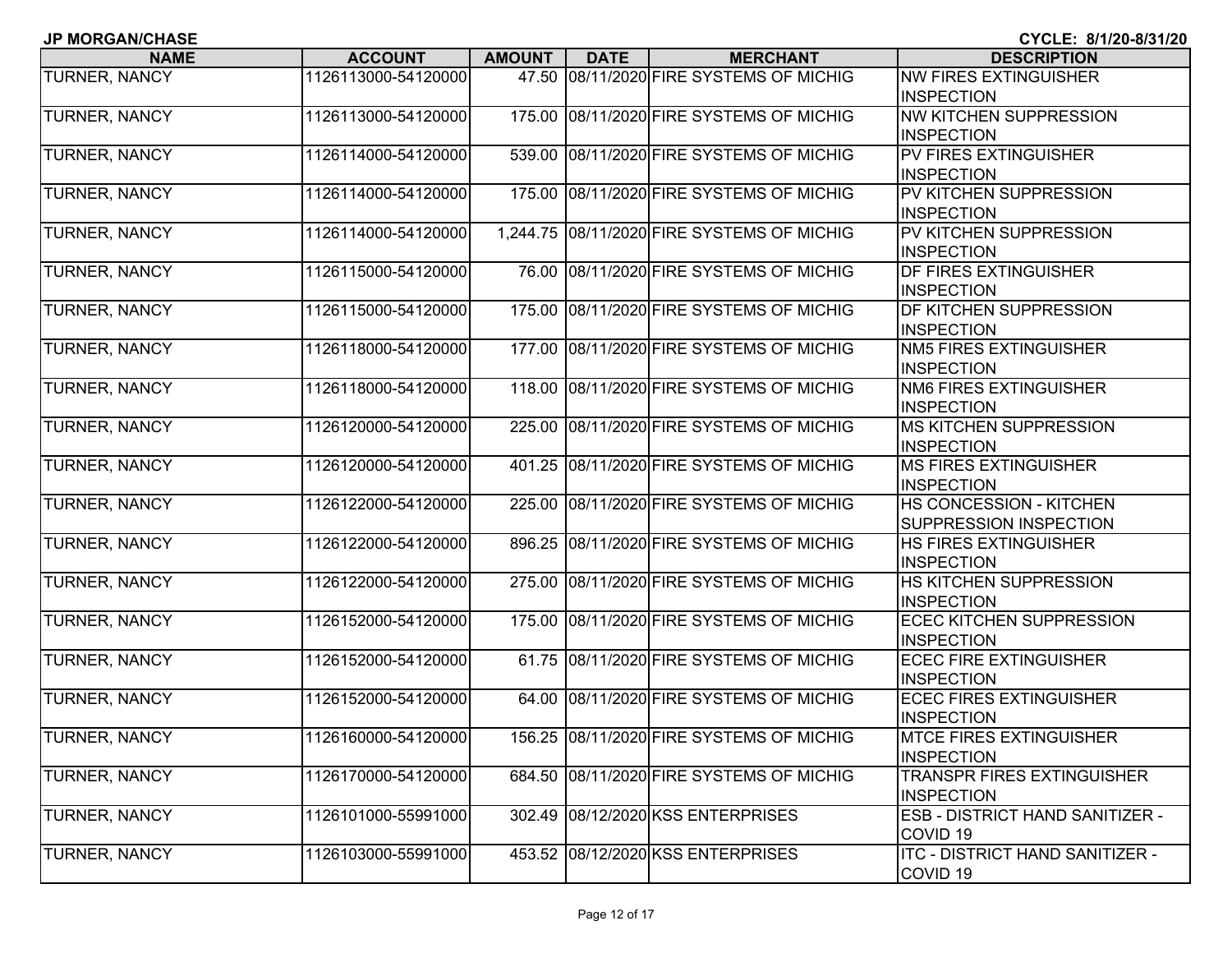| <b>JP MORGAN/CHASE</b> |  |
|------------------------|--|
|------------------------|--|

| <b>NAME</b>          | <b>ACCOUNT</b>      | AMOUNT | <b>DATE</b> | <b>MERCHANT</b>                         | <b>DESCRIPTION</b>                    |
|----------------------|---------------------|--------|-------------|-----------------------------------------|---------------------------------------|
| TURNER, NANCY        | 1126111000-55991000 |        |             | 906.62 08/12/2020 KSS ENTERPRISES       | VO - DISTRICT HAND SANITIZER -        |
|                      |                     |        |             |                                         | COVID <sub>19</sub>                   |
| <b>TURNER, NANCY</b> | 1126112000-55991000 |        |             | 906.62 08/12/2020 KSS ENTERPRISES       | OH - DISTRICT HAND SANITIZER -        |
|                      |                     |        |             |                                         | COVID <sub>19</sub>                   |
| TURNER, NANCY        | 1126113000-55991000 |        |             | 755.58 08/12/2020 KSS ENTERPRISES       | NW - DISTRICT HAND SANITIZER -        |
|                      |                     |        |             |                                         | COVID <sub>19</sub>                   |
| TURNER, NANCY        | 1126114000-55991000 |        |             | 1,057.65 08/12/2020 KSS ENTERPRISES     | PV - DISTRICT HAND SANITIZER -        |
|                      |                     |        |             |                                         | COVID <sub>19</sub>                   |
| <b>TURNER, NANCY</b> | 1126115000-55991000 |        |             | 755.58 08/12/2020 KSS ENTERPRISES       | DF - DISTRICT HAND SANITIZER -        |
|                      |                     |        |             |                                         | COVID <sub>19</sub>                   |
| TURNER, NANCY        | 1126118000-55991000 |        |             | 755.58 08/12/2020 KSS ENTERPRISES       | NM5 - DISTRICT HAND SANITIZER -       |
|                      |                     |        |             |                                         | COVID <sub>19</sub>                   |
| TURNER, NANCY        | 1126118000-55991000 |        |             | 755.58 08/12/2020 KSS ENTERPRISES       | NM6 - DISTRICT HAND SANITIZER -       |
|                      |                     |        |             |                                         | COVID <sub>19</sub>                   |
| TURNER, NANCY        | 1126120000-55991000 |        |             | 1,812.81 08/12/2020 KSS ENTERPRISES     | <b>MS - DISTRICT HAND SANITIZER -</b> |
|                      |                     |        |             |                                         | COVID <sub>19</sub>                   |
| TURNER, NANCY        | 1126122000-55991000 |        |             | 3,474.15 08/12/2020 KSS ENTERPRISES     | HS - DISTRICT HAND SANITIZER -        |
|                      |                     |        |             |                                         | COVID <sub>19</sub>                   |
| TURNER, NANCY        | 1126126000-55991000 |        |             | 24.59 08/12/2020 KSS ENTERPRISES        | NATC - DISTRICT HAND SANITIZER -      |
|                      |                     |        |             |                                         | COVID <sub>19</sub>                   |
| TURNER, NANCY        | 1126160000-55991000 |        |             | (12,535.63) 08/12/2020 KSS ENTERPRISES  | JP MORGAN ERROR CREDIT                |
| TURNER, NANCY        | 1126160000-55991000 |        |             | 12,535.63 08/12/2020 KSS ENTERPRISES    | <b>JP MORGAN ERROR</b>                |
| TURNER, NANCY        | 1126160000-55991000 |        |             | 550.27 08/12/2020 KSS ENTERPRISES       | MTCE - DISTRICT HAND SANITIZER -      |
|                      |                     |        |             |                                         | COVID <sub>19</sub>                   |
| TURNER, NANCY        | 1126160000-55991000 |        |             | (12,535.63) 08/12/2020 KSS ENTERPRISES  | JP MORGAN ERROR CREDIT                |
| TURNER, NANCY        | 1126160000-55991000 |        |             | 12,535.63 08/12/2020 KSS ENTERPRISES    | <b>JP MORGAN ERROR</b>                |
| TURNER, NANCY        | 1126170000-55991000 |        |             | 24.59 08/12/2020 KSS ENTERPRISES        | <b>TRANSPR- DISTRICT HAND</b>         |
|                      |                     |        |             |                                         | SANITIZER - COVID 19                  |
| TURNER, NANCY        | 1126160000-55710000 |        |             | 319.95 08/14/2020 CORRIGAN OIL #2 - BRI | MTCE ETHANOL - 200.2 GROSS            |
| TURNER, NANCY        | 1126160000-55992000 |        |             | 59.37 08/14/2020 STAPLS7311745056000001 | <b>MTCE AA BATTERIES SUPPLY</b>       |
| TURNER, NANCY        | 1126101000-54110000 |        |             | 43.00 08/17/2020 PREMIER PEST MANAG     | <b>ESB PEST MANAGEMENT</b>            |
| TURNER, NANCY        | 1126103000-54110000 |        |             | 28.00 08/17/2020 PREMIER PEST MANAG     | <b>ITC PEST MANAGEMENT</b>            |
| TURNER, NANCY        | 1126105000-54110000 |        |             | 31.00 08/17/2020 PREMIER PEST MANAG     | NATC PEST MANAGEMENT                  |
| TURNER, NANCY        | 1126111000-54110000 |        |             | 35.00 08/17/2020 PREMIER PEST MANAG     | <b>VO PEST MANAGEMENT</b>             |
| <b>TURNER, NANCY</b> | 1126112000-54110000 |        |             | 28.00 08/17/2020 PREMIER PEST MANAG     | <b>OH PEST MANAGEMENT</b>             |
| <b>TURNER, NANCY</b> | 1126113000-54110000 |        |             | 28.00 08/17/2020 PREMIER PEST MANAG     | <b>NW PEST MANAGEMENT</b>             |
| <b>TURNER, NANCY</b> | 1126114000-54110000 |        |             | 28.00 08/17/2020 PREMIER PEST MANAG     | PV PEST MANAGEMENT                    |
| <b>TURNER, NANCY</b> | 1126115000-54110000 |        |             | 28.00 08/17/2020 PREMIER PEST MANAG     | DF PEST MANAGEMENT                    |
| <b>TURNER, NANCY</b> | 1126118000-54110000 |        |             | 56.00 08/17/2020 PREMIER PEST MANAG     | <b>NM PEST MANAGEMENT</b>             |
| <b>TURNER, NANCY</b> | 1126120000-54110000 |        |             | 37.00 08/17/2020 PREMIER PEST MANAG     | <b>MS PEST MANAGEMENT</b>             |
| <b>TURNER, NANCY</b> | 1126122000-54110000 |        |             | 33.00 08/17/2020 PREMIER PEST MANAG     | HS PEST MANAGEMENT                    |
| <b>TURNER, NANCY</b> | 1126152000-54110000 |        |             | 132.00 08/17/2020 PREMIER PEST MANAG    | <b>ECEC PEST MANAGEMENT</b>           |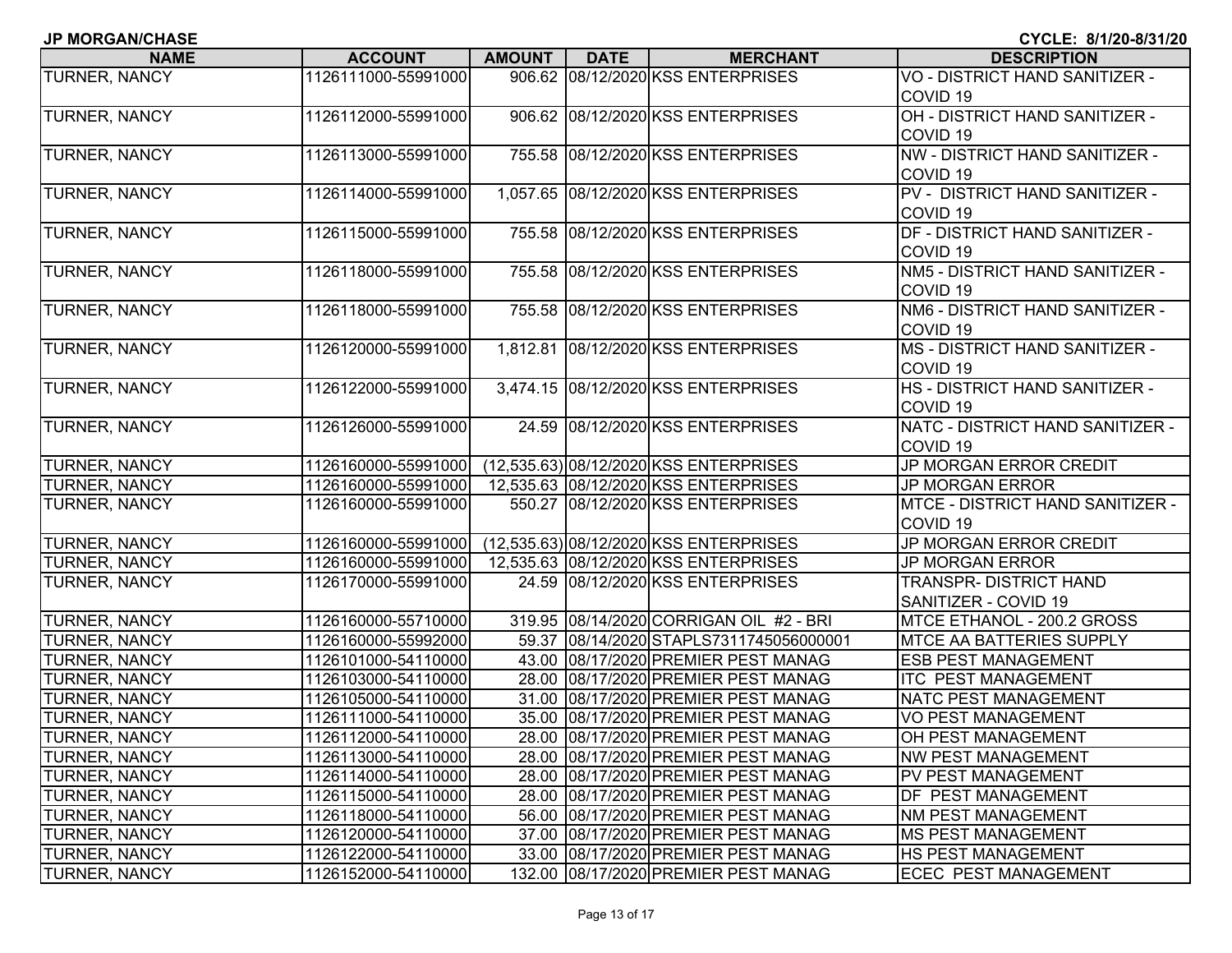| <b>JP MORGAN/CHASE</b> |
|------------------------|
|------------------------|

| <b>NAME</b>          | <b>ACCOUNT</b>      | <b>AMOUNT</b> | <b>DATE</b>                   | <b>MERCHANT</b>                            | <b>DESCRIPTION</b>                  |
|----------------------|---------------------|---------------|-------------------------------|--------------------------------------------|-------------------------------------|
| <b>TURNER, NANCY</b> | 1126160000-55710000 |               |                               | 249.35 08/19/2020 CORRIGAN OIL #2 - BRI    | MTCE ETHANOL 154.10 GROSS           |
| <b>TURNER, NANCY</b> | 1126111000-55991000 |               | 1,375.00 08/20/2020 NICHOLS   |                                            | VO - COVID 19 DRY WIPER AND         |
|                      |                     |               |                               |                                            | BUCKET AND OXIVIR AND ALL           |
|                      |                     |               |                               |                                            | PURPOSE DRY WIPER REFILL            |
| <b>TURNER, NANCY</b> | 1126112000-55991000 |               | 1,375.00 08/20/2020 NICHOLS   |                                            | OH - COVID 19 DRY WIPER AND         |
|                      |                     |               |                               |                                            | <b>BUCKET AND OXIVIR</b>            |
| <b>TURNER, NANCY</b> | 1126113000-55991000 |               | 1,375.00 08/20/2020 NICHOLS   |                                            | NW - COVID 19 DRY WIPER AND         |
|                      |                     |               |                               |                                            | <b>BUCKET AND OXIVIR</b>            |
| <b>TURNER, NANCY</b> | 1126114000-55991000 |               | 1,375.00 08/20/2020 NICHOLS   |                                            | PV - COVID 19 DRY WIPER AND         |
|                      |                     |               |                               |                                            | <b>BUCKET AND OXIVIR</b>            |
| <b>TURNER, NANCY</b> | 1126115000-55991000 |               | 1,375.00 08/20/2020 NICHOLS   |                                            | DF - COVID 19 DRY WIPER AND         |
|                      |                     |               |                               |                                            | <b>BUCKET AND OXIVIR AND ALL</b>    |
|                      |                     |               |                               |                                            | PURPOSE DRY WIPER REFILL            |
| <b>TURNER, NANCY</b> | 1126118000-55991000 |               | 1,375.00 08/20/2020 NICHOLS   |                                            | NM6 - COVID 19 DRY WIPER AND        |
|                      |                     |               |                               |                                            | <b>BUCKET AND OXIVIR</b>            |
| <b>TURNER, NANCY</b> | 1126118000-55991000 |               | 1,375.00 08/20/2020 NICHOLS   |                                            | NM5 - COVID 19 DRY WIPER AND        |
|                      |                     |               |                               |                                            | <b>BUCKET AND OXIVIR AND ALL</b>    |
|                      |                     |               |                               |                                            | PURPOSE DRY WIPER REFILL            |
| <b>TURNER, NANCY</b> | 1126120000-55991000 |               | 5,500.00 08/20/2020 NICHOLS   |                                            | MS - COVID 19 DRY WIPER AND         |
|                      |                     |               |                               |                                            | <b>BUCKET AND OXIVIR AND ALL</b>    |
|                      |                     |               |                               |                                            | PURPOSE DRY WIPER REFILL            |
| <b>TURNER, NANCY</b> | 1126122000-55991000 |               | 6,875.00 08/20/2020 NICHOLS   |                                            | HS - COVID 19 DRY WIPER AND         |
|                      |                     |               |                               |                                            | <b>BUCKET AND OXIVIR AND ALL</b>    |
|                      |                     |               |                               |                                            | PURPOSE DRY WIPER REFILL            |
| <b>TURNER, NANCY</b> | 1126160000-55991000 |               |                               | 1,070.95 08/20/2020 KSS ENTERPRISES        | MTCE - COVID 19 HAND SANITZER       |
|                      |                     |               |                               |                                            | <b>AND TRIGGER SPRAYER</b>          |
| TURNER, NANCY        | 1126160000-55991000 |               | (2,044.49) 08/20/2020 NICHOLS |                                            | MTCE - COVID 19 - FOAMY LEMON       |
|                      |                     |               |                               |                                            | <b>BLOSM HAND SANITIZER RETURN</b>  |
| <b>TURNER, NANCY</b> | 1126160000-55991000 |               | 59.81 08/20/2020 NICHOLS      |                                            | MTCE - COVID 19 DRY WIPER AND       |
|                      |                     |               |                               |                                            | <b>BUCKET AND OXIVIR</b>            |
| <b>TURNER, NANCY</b> | 1126160000-55992000 |               |                               | 81.20 08/20/2020 STAPLS7312079656000001    | <b>MTCE D BATTERY STOCK</b>         |
| <b>TURNER, NANCY</b> | 1126152000-54110000 |               |                               | 595.00 08/21/2020 IN *SERVICEPRO PLUMBIN   | ECEC KITCHEN ELECTRICAL SHUNT       |
|                      |                     |               |                               |                                            | <b>WORK</b>                         |
| <b>TURNER, NANCY</b> | 1126160000-55990000 |               |                               | 59.71 08/21/2020 QUALITY FIRST AID & SA    | <b>MTCE FIRST AID SUPPLIES</b>      |
| <b>TURNER, NANCY</b> | 1127170000-55990000 |               |                               | 63.96 08/21/2020 QUALITY FIRST AID & SA    | <b>TRANSPR FIRST AID SUPPLIES</b>   |
| <b>TURNER, NANCY</b> | 4126111951-54110000 |               |                               | 6,395.00 08/21/2020 SQ *POWER CONSTRUCTION | VO - TRANSFORMER INSTALLATION -     |
|                      |                     |               |                               |                                            | SF PG 26-27                         |
| <b>TURNER, NANCY</b> | 1126111000-55990000 |               |                               | 171.85 08/24/2020 PRINTNOLOGY INC          | VO - DISTRICT COVID 19 SIGNS        |
| <b>TURNER, NANCY</b> | 1126112000-55990000 |               |                               | 187.93 08/24/2020 PRINTNOLOGY INC          | OH - DISTRICT COVID 19 SIGNS        |
| <b>TURNER, NANCY</b> | 1126113000-55990000 |               |                               | 171.00 08/24/2020 PRINTNOLOGY INC          | NW - DISTRICT COVID 19 SIGNS        |
| <b>TURNER, NANCY</b> | 1126114000-55990000 |               |                               | 208.31 08/24/2020 PRINTNOLOGY INC          | PV-DISTRICT COVID 19 SIGNS          |
| <b>TURNER, NANCY</b> | 1126115000-55990000 |               |                               | 179.00 08/24/2020 PRINTNOLOGY INC          | <b>DF - DISTRICT COVID 19 SIGNS</b> |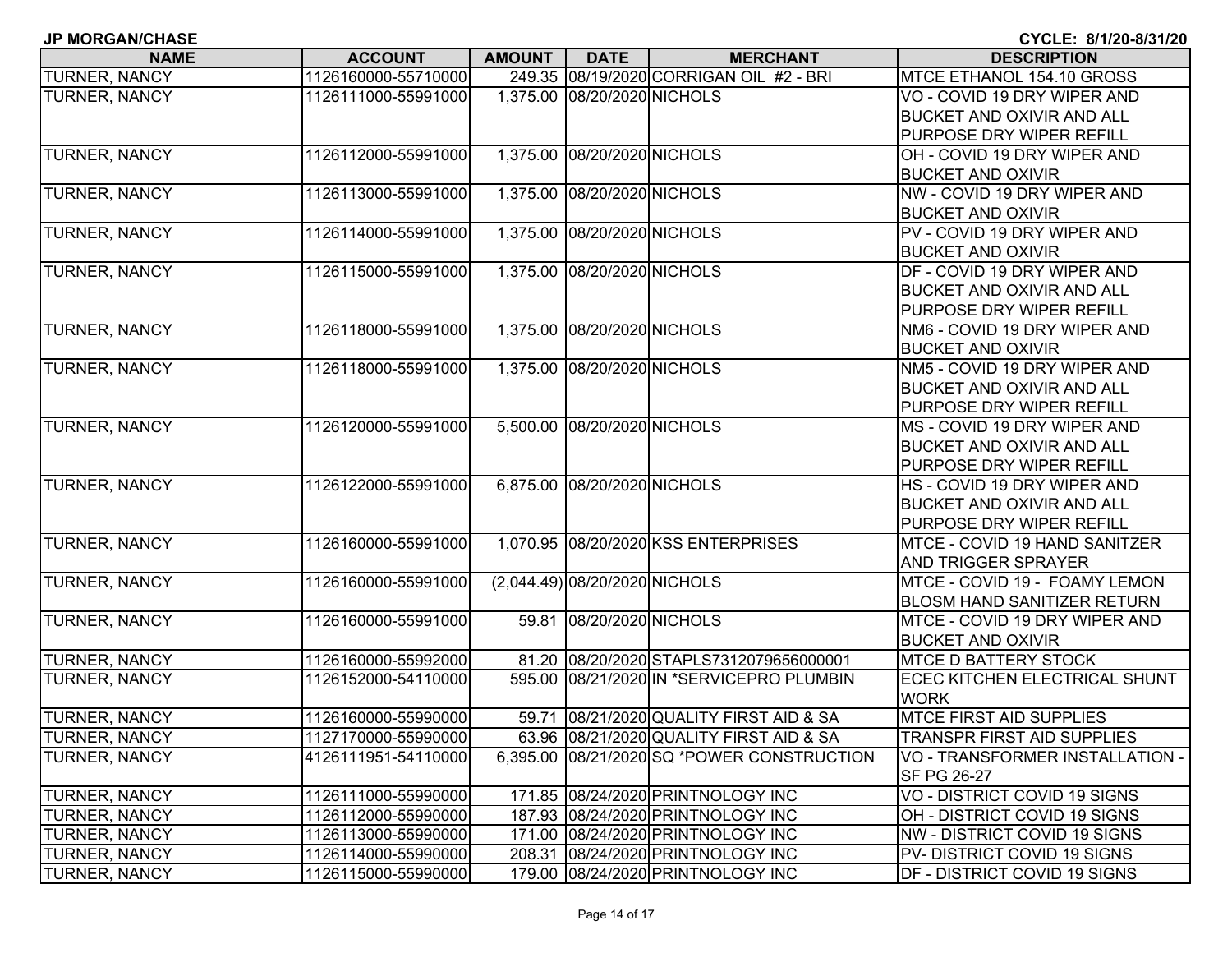| <b>JP MORGAN/CHASE</b>     |                     |               |                             |                                            | CYCLE: 8/1/20-8/31/20                                                 |
|----------------------------|---------------------|---------------|-----------------------------|--------------------------------------------|-----------------------------------------------------------------------|
| <b>NAME</b>                | <b>ACCOUNT</b>      | <b>AMOUNT</b> | <b>DATE</b>                 | <b>MERCHANT</b>                            | <b>DESCRIPTION</b>                                                    |
| TURNER, NANCY              | 1126118000-55990000 |               |                             | 329.92 08/24/2020 PRINTNOLOGY INC          | NM - DISTRICT COVID 19 SIGNS                                          |
| TURNER, NANCY              | 1126120000-55990000 |               |                             | 227.49 08/24/2020 PRINTNOLOGY INC          | MS - DISTRICT COVID 19 SIGNS                                          |
| <b>TURNER, NANCY</b>       | 1126122000-54120000 |               |                             | 422.00 08/24/2020 AMERICAN SPRINKLER       | <b>HS SPRINKER REPAPIR</b>                                            |
| TURNER, NANCY              | 1126122000-54120000 |               |                             | 860.07 08/24/2020 CUMMINS INC - S6         | HS TURBO BOOT REPLACEMENT                                             |
| TURNER, NANCY              | 1126122000-55990000 |               |                             | 447.44 08/24/2020 PRINTNOLOGY INC          | HS - DISTRICT COVID 19 SIGNS                                          |
| TURNER, NANCY              | 1126126000-55990000 |               |                             | 30.79 08/24/2020 PRINTNOLOGY INC           | NATC - DISTRICT COVID 19 SIGNS                                        |
| <b>TURNER, NANCY</b>       | 1126152000-55990000 |               |                             | 179.70 08/24/2020 PRINTNOLOGY INC          | ECEC - DISTRICT COVID 19 SIGNS                                        |
| TURNER, NANCY              | 1126160000-55710000 |               |                             | 209.28 08/24/2020 CORRIGAN OIL #2 - BRI    | MTCE ETHANOL 131.20 GROSS                                             |
| <b>TURNER, NANCY</b>       | 1126160000-55990000 |               |                             | 206.27 08/24/2020 PRINTNOLOGY INC          | <b>MTCE STOCK - DISTRICT COVID 19</b><br><b>SIGNS</b>                 |
| TURNER, NANCY              | 1126170000-54910000 |               |                             | 432.50 08/24/2020 ARCH ENVIRONMENTAL GRO   | <b>TRANSPR - UST CLASS A/B</b><br><b>OPERATOR CNSLTG</b>              |
| TURNER, NANCY              | 1126170000-55991000 |               | 2,415.70 08/24/2020 NICHOLS |                                            | TRANSPR COVID 19 OXIVIR, PUMP,<br><b>BOTTLES AND TRIGGER SPRAYERS</b> |
| TURNER, NANCY              | 1126115000-55992000 |               |                             | 112.68 08/25/2020 AERO FILTER INC          | DF AERO FILTER - 16 X 25 X 2 STD<br><b>CAP</b>                        |
| <b>TURNER, NANCY</b>       | 1126122000-54120000 |               |                             | 1,426.00 08/25/2020 AMERICAN SPRINKLER     | <b>HS SPRINKLER REPAIR</b>                                            |
| TURNER, NANCY              | 1126100000-54910829 |               |                             | 3,903.84 08/26/2020 ARCH ENVIRONMENTAL GRO | <b>DISTRICT - STORM WATER MGT</b>                                     |
| TURNER, NANCY              | 1126120000-54110000 |               |                             | 669.30 08/26/2020 DE-CAL INC               | MS - INVESTIGATE POSSIBLE ISSUES<br><b>WITH CHILLER</b>               |
| TURNER, NANCY              | 1126160000-55990000 |               |                             | 60.98 08/26/2020 QUALITY FIRST AID & SA    | MTCE - FIRST AID KIT AND LENS<br><b>WIPES</b>                         |
| TURNER, NANCY              | 1126120000-54110000 |               |                             | 660.00 08/27/2020 IN *SERVICEPRO PLUMBIN   | <b>MS KITCHEN ELECTRICAL SHUNT</b>                                    |
| <b>TURNER, NANCY</b>       | 1126600000-54910000 |               |                             | 53.50 08/27/2020 PROTECTION ONE ALARM      | <b>ECEC MONTHLY ALARM</b><br>MONITORING                               |
| TURNER, NANCY              | 1126160000-53450000 |               |                             | 110.00 08/28/2020 ARC LAKESIDE BLUEPRINT   | <b>MTCE MONTHLY SKYSITE</b>                                           |
| <b>TURNER, NANCY</b>       | 1126160000-55710000 |               |                             | 182.41 08/31/2020 CORRIGAN OIL #2 - BRI    | MTCE - ETHANOL GAS - 107.50<br><b>GROSS</b>                           |
| <b>TURNER, NANCY Total</b> |                     | 66,800.07     |                             |                                            |                                                                       |
| <b>VALENTINE, CYNTHIA</b>  | 1127170000-57410000 |               | 310.00 08/17/2020 MSBO      |                                            | RENEWAL FOR MSBO AND MAPT -<br><b>VALENTINE</b>                       |
| <b>VALENTINE, CYNTHIA</b>  | 1127170000-53220000 |               |                             | 45.00 08/21/2020 OAKLAND SCHOOLS-RC INT    | STATE MANDATED CONTINUING ED -<br><b>BUS DRIVERS</b>                  |
| VALENTINE, CYNTHIA         | 1127170000-53195000 |               |                             | 75.00 08/24/2020 OAKLAND SCHOOLS-RC INT    | STATE MANDATED CONTINUING ED -<br><b>BUS DRIVERS</b>                  |
| <b>VALENTINE, CYNTHIA</b>  | 1127170000-53195000 |               |                             | 75.00 08/24/2020 OAKLAND SCHOOLS-RC INT    | STATE MANDATED CONTINUING ED -<br><b>BUS DRIVERS</b>                  |
| <b>VALENTINE, CYNTHIA</b>  | 1127170000-53195000 |               |                             | 75.00 08/24/2020 OAKLAND SCHOOLS-RC INT    | STATE MANDATED CONTINUING ED -<br><b>BUS DRIVERS</b>                  |
| VALENTINE, CYNTHIA         | 1127170000-53195000 |               |                             | 75.00 08/24/2020 OAKLAND SCHOOLS-RC INT    | STATE MANDATED CONTINUING ED -<br><b>BUS DRIVERS</b>                  |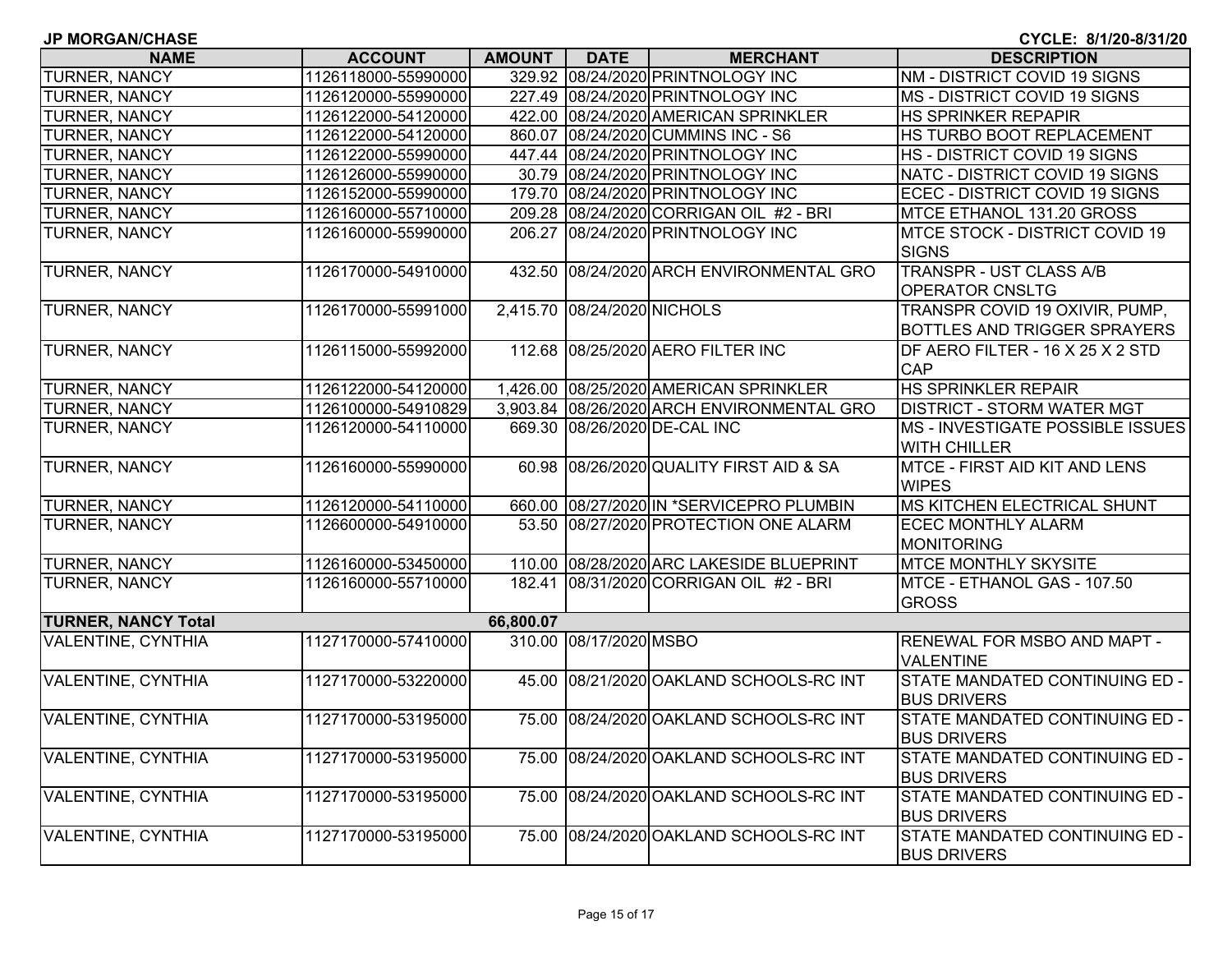| <b>JP MORGAN/CHASE</b>          |                     |               |             |                                            | CYCLE: 8/1/20-8/31/20                                                                                                   |
|---------------------------------|---------------------|---------------|-------------|--------------------------------------------|-------------------------------------------------------------------------------------------------------------------------|
| <b>NAME</b>                     | <b>ACCOUNT</b>      | <b>AMOUNT</b> | <b>DATE</b> | <b>MERCHANT</b>                            | <b>DESCRIPTION</b>                                                                                                      |
| VALENTINE, CYNTHIA              | 1127170000-53195000 |               |             | 75.00 08/24/2020 OAKLAND SCHOOLS-RC INT    | STATE MANDATED CONTINUING ED -<br><b>BUS DRIVERS</b>                                                                    |
| VALENTINE, CYNTHIA              | 1127170000-53220000 |               |             | 75.00 08/24/2020 OAKLAND SCHOOLS-RC INT    | STATE MANDATED CONTINUING ED -<br><b>BUS DRIVERS</b>                                                                    |
| <b>VALENTINE, CYNTHIA Total</b> |                     | 805.00        |             |                                            |                                                                                                                         |
| <b>VUICHARD, TATIANA</b>        | 2929641352-57920000 |               |             | 24.94 08/10/2020 AMZN MKTP US*MF9D469Y1    | <b>SUMMER PRESCHOOL CAMP</b><br><b>SUPPLIES</b>                                                                         |
| <b>VUICHARD, TATIANA</b>        | 2929641352-57920000 |               |             | 26.34 08/10/2020 WAL-MART #5893            | <b>SUMMER PRESCHOOL CAMP</b><br><b>SUPPLIES</b>                                                                         |
| VUICHARD, TATIANA               | 2929641352-57920000 |               |             | 13.72 08/11/2020 WM SUPERCENTER #5048      | <b>SUMMER PRESCHOOL CAMP</b><br><b>SUPPLIES</b>                                                                         |
| <b>VUICHARD, TATIANA</b>        | 2929641352-57920000 |               |             | (26.34) 08/18/2020 WM SUPERCENTER #5893    | <b>CREDIT FOR SUMMER PRESCHOOL</b><br><b>CAMP SUPPLIES</b>                                                              |
| <b>VUICHARD, TATIANA</b>        | 2929641352-57920000 |               |             | 3.40 08/20/2020 STAPLS7312151740000002     | <b>SUMMER PRESCHOOL CAMP</b><br><b>SUPPLIES</b>                                                                         |
| <b>VUICHARD, TATIANA</b>        | 2929641352-57920000 |               |             | 14.13 08/21/2020 STAPLS7312151740000001    | <b>SUMMER PRESCHOOL CAMP</b><br><b>SUPPLIES</b>                                                                         |
| VUICHARD, TATIANA               | 2929641352-57920000 |               |             | 3.40 08/21/2020 STAPLS7312151740000003     | <b>SUMMER PRESCHOOL CAMP</b><br><b>SUPPLIES</b>                                                                         |
| VUICHARD, TATIANA               | 1335100000-55990553 |               |             | 16.60 08/27/2020 STAPLS7312620823000002    | <b>CARE TODDLER SUPPLIES</b>                                                                                            |
| <b>VUICHARD, TATIANA Total</b>  |                     | 76.19         |             |                                            |                                                                                                                         |
| <b>WARECK, MICHELE</b>          | 1112722999-53450000 |               |             | 1,940.50 08/06/2020 CENGAGE LEARNING, INC  | <b>CTE BUSINESS CLASS SITE</b><br><b>LICENSES</b>                                                                       |
| <b>WARECK, MICHELE</b>          | 1111322000-54910708 |               |             | 737.35 08/11/2020 WASTE MGMT WM EZPAY      | NOVI HIGH SCHOOL RECYCLING<br><b>CHARGES</b>                                                                            |
| <b>WARECK, MICHELE</b>          | 1112722999-53450000 |               |             | (170.41) 08/12/2020 STAPLS7311583308000001 | JP MORGAN ERROR CREDIT                                                                                                  |
| <b>WARECK, MICHELE</b>          | 1112722999-53450000 |               |             | 170.41 08/12/2020 STAPLS7311583308000001   | <b>CTE SUPPLIES</b>                                                                                                     |
| <b>WARECK, MICHELE</b>          | 1112722999-55110000 | 170.41        |             | 08/12/2020 STAPLS7311583308000001          | <b>JP MORGAN ERROR</b>                                                                                                  |
| <b>WARECK, MICHELE</b>          | 1112722999-55110000 |               |             | 170.41 08/12/2020 STAPLS7311583308000001   | <b>JP MORGAN ERROR</b>                                                                                                  |
| <b>WARECK, MICHELE</b>          | 1112722999-55110000 |               |             | (170.41) 08/12/2020 STAPLS7311583308000001 | <b>JP MORGAN ERROR CREDIT</b>                                                                                           |
| <b>WARECK, MICHELE</b>          | 2929622175-57920000 |               |             | (435.00) 08/12/2020 RYDIN DECAL-MOTO       | JP MORGAN ERROR CREDIT                                                                                                  |
| <b>WARECK, MICHELE</b>          | 2929622175-57920000 |               |             | 435.00 08/12/2020 RYDIN DECAL- MOTO        | <b>JP MORGAN ERROR</b>                                                                                                  |
| <b>WARECK, MICHELE</b>          | 2929622175-57920000 |               |             | 435.00 08/12/2020 RYDIN DECAL- MOTO        | <b>JP MORGAN ERROR</b>                                                                                                  |
| <b>WARECK, MICHELE</b>          | 2929622175-57920000 |               |             | (435.00) 08/12/2020 RYDIN DECAL-MOTO       | JP MORGAN ERROR CREDIT                                                                                                  |
| <b>WARECK, MICHELE</b>          | 2929622175-57920000 |               |             | 435.00 08/12/2020 RYDIN DECAL-MOTO         | STUDENT PARKING PERMITS                                                                                                 |
| <b>WARECK, MICHELE</b>          | 1111322000-57410000 |               |             | 95.00 08/13/2020 NASSP PRODUCT & SERVIC    | NASSP - STUDENT COUNCIL YEARLY<br><b>MEMBERSHIP DUES</b>                                                                |
| <b>WARECK, MICHELE</b>          | 1111322000-57410000 |               |             | 385.00 08/13/2020 NASSP PRODUCT & SERVIC   | NATIONAL ASSOCIATION<br><b>SECONDARY SCHOOL PRINCIPALS -</b><br>NATIONAL HONOR SOCIETY YEARLY<br><b>MEMBERSHIP DUES</b> |
| <b>WARECK, MICHELE</b>          | 1112722999-55110000 |               |             | 463.50 08/13/2020 STAPLS7311629783000001   | <b>CFE CLASSROOM SUPPLIES</b>                                                                                           |